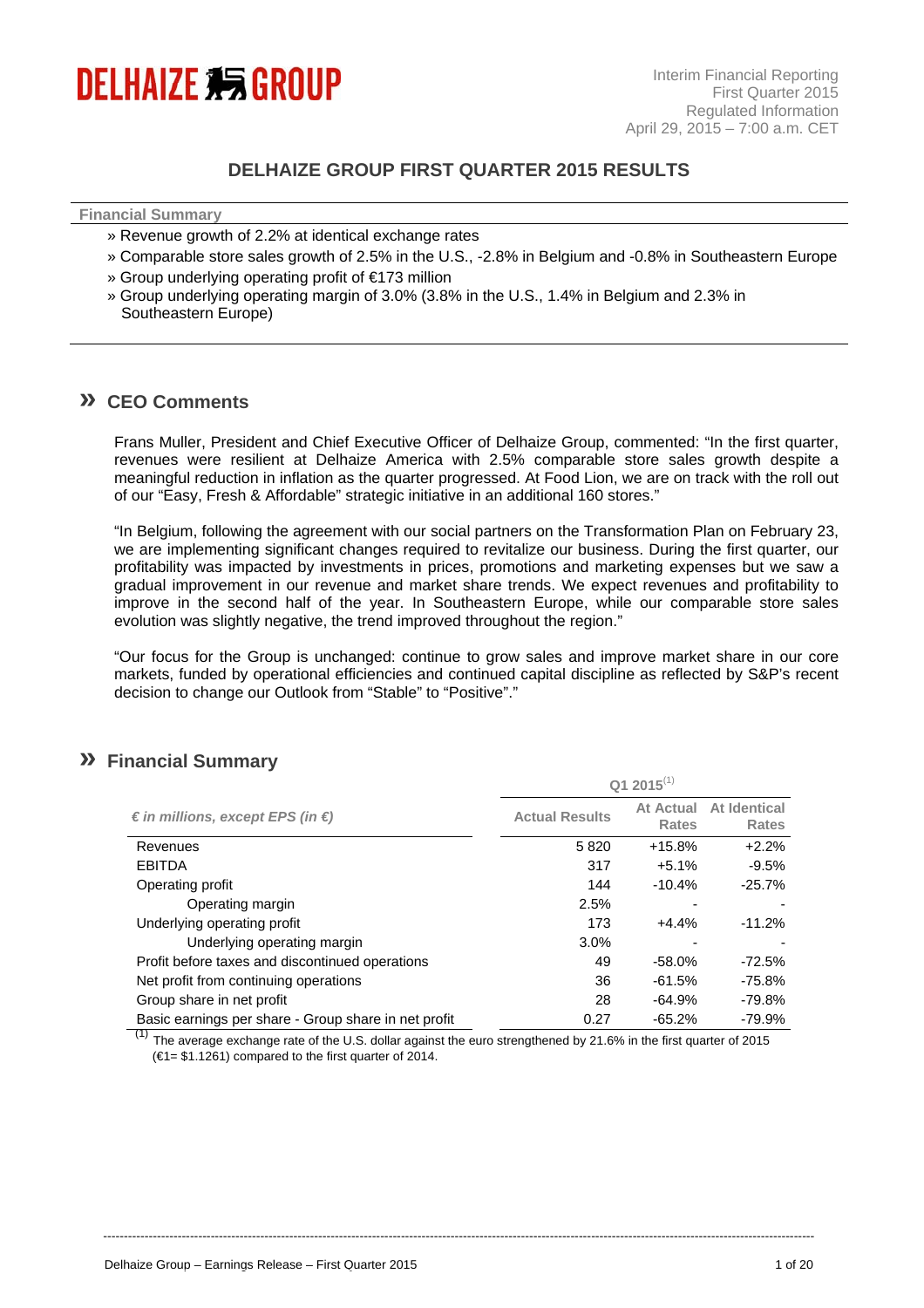# **» First Quarter 2015 Income Statement**

#### **Revenues**

In the first quarter of 2015, Delhaize Group's revenues increased by 15.8% and 2.2% at actual and identical exchange rates, respectively. The latter equals the organic revenue growth.

In the U.S., revenues grew by 3.2% in local currency, supported by comparable store sales growth of 2.5% excluding a 0.5% positive calendar impact mainly due to the timing of Easter. The 2.5% U.S. comparable store sales growth was fueled by positive real growth at both Food Lion and Hannaford, helped by severe winter weather to the same degree as last year. Retail inflation decreased progressively since the beginning of the year and was 1.2% for the quarter. Revenues at Delhaize Belgium decreased by 2.4%, impacted by a comparable store sales evolution of -2.8% excluding a negative calendar impact of 0.1%. Retail inflation in Belgium remained negative at -0.4%. Revenues in Southeastern Europe grew by 5.9% at identical exchange rates, driven by store network expansion, and by a 0.2% positive calendar impact, while comparable store sales evolution was -0.8%.

#### **Gross margin**

Gross margin was 24.4% of revenues and was almost flat at identical exchange rates (+27 basis points at actual exchange rates), as a result of higher price investments and promotions in Belgium, offset by improved supplier terms in Southeastern Europe and to some degree in the U.S.

#### **Other operating income**

Other operating income was almost in line with last year at €25 million.

#### **Selling, general and administrative expenses**

Selling, general and administrative expenses (SG&A) were 21.9% of revenues and increased by 44 basis points at identical exchange rates compared to last year (+56 basis points at actual exchange rates) as a result of sales deleverage and higher advertising expenses in Belgium and higher staff costs in the U.S. resulting from increased benefits.

#### **Other operating expenses**

Other operating expenses were  $\epsilon$ 27 million compared to  $\epsilon$ 5 million last year, partly due to a legal provision at Delhaize Belgium recorded in the first quarter of 2015.

#### **Underlying operating profit**

Underlying operating profit increased by 4.4% at actual exchange rates and decreased by 11.2% at identical exchange rates. The decrease in underlying operating profit was due to Delhaize Belgium's lower sales and higher price investments, promotions and advertising costs, as we invest to regain the customers we have lost during the disruptions caused by the uncertainty around the Transformation Plan. Underlying operating profit increased by 2.4% in the U.S. in local currency and increased by 31.6% at identical exchange rates in Southeastern Europe with most of the improvement coming from Serbia. Underlying operating margin was 3.0% of revenues compared to 3.3% in the first quarter of 2014.

#### **EBITDA**

EBITDA increased by 5.1% to  $\epsilon$ 317 million (a decrease of 9.5% at identical exchange rates), while underlying EBITDA increased by 11.2% to €339 million (-3.5% at identical exchange rates).

#### **Operating profit**

Operating profit decreased from €161 million to €144 million.

#### **Net financial expenses**

Net financial expenses stood at  $\epsilon$ 96 million and included a  $\epsilon$ 41 million one-off charge relating to the bond tender transaction which took place in February 2015. At actual exchange rates and excluding the one-off charge, net finance costs were €55 million compared to the €44 million reported in the first quarter last year due to the strengthening of the U.S. dollar partly offset by lower gross debt.

#### **Income tax**

In the first quarter of 2015, the effective tax rate (from continued operations) was 28.3% compared to 21.1% in the first quarter of last year. The increase relates primarily to tax leakage on internal dividend distributions.

#### **Net profit from continuing operations**

---------------------------------------------------------------------------------------------------------------------------------------------------------------------------- Net profit from continuing operations was €36 million compared to €93 million in last year´s first quarter. This resulted in €0.35 basic earnings per share compared to €0.92 in the first quarter of 2014.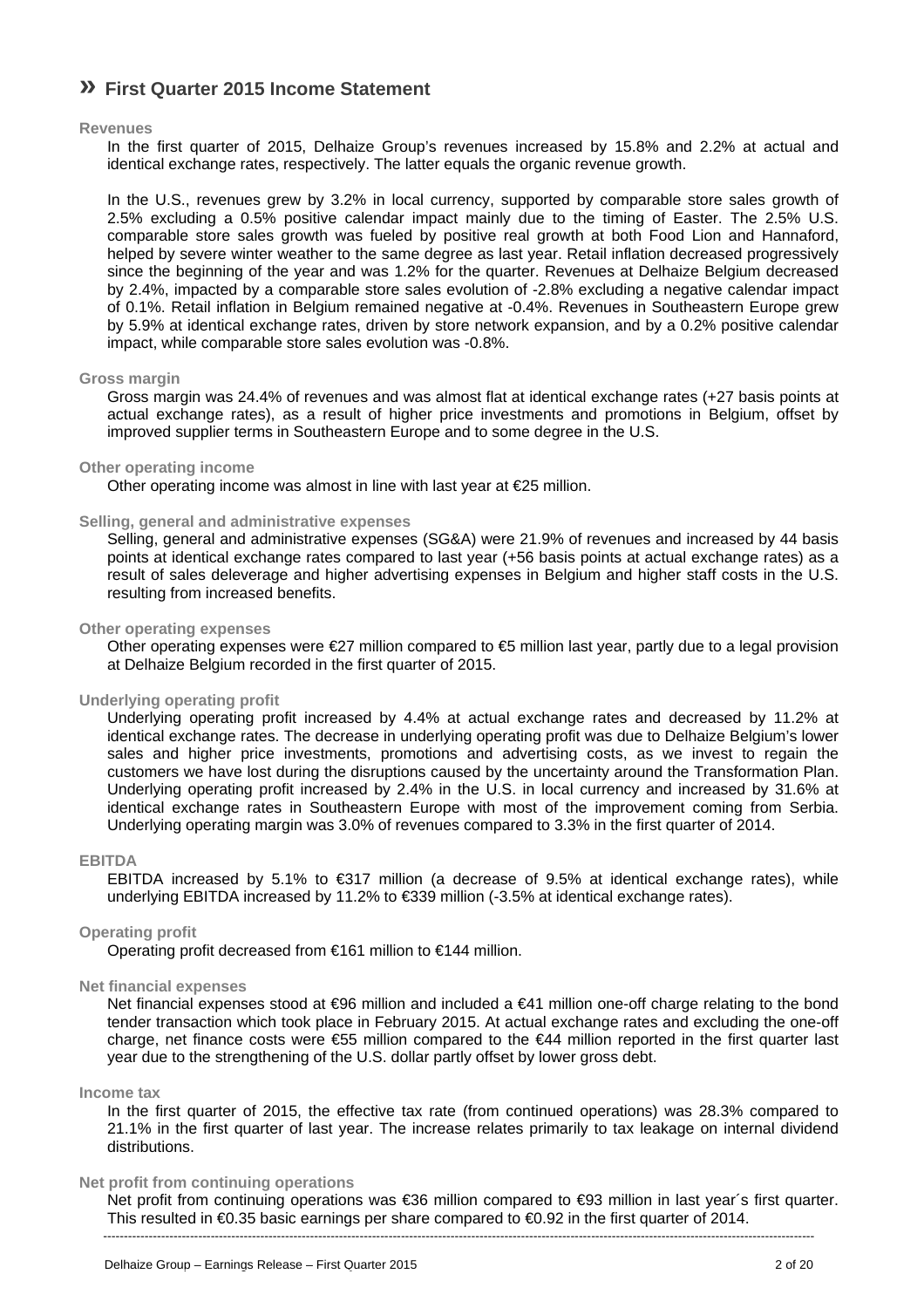#### **Result from discontinued operations**

Result from discontinued operations was a loss of €8 million related to Bottom Dollar Food operations until the closing of the stores in late January. The first quarter of 2014 resulted in a loss of €13 million, primarily due to impairment losses on our Bulgarian operations and Delhaize Bosnia & Herzegovina.

**Net profit** 

Group share in net profit amounted to €28 million compared to €80 million last year. Basic and diluted net profit per share was €0.27 in both cases for 2015, compared to €0.79 and €0.78 last year, respectively.

## **» Cash Flow Statement and Balance Sheet**

#### **Free cash flow**

In the first quarter of 2015, free cash flow was negative and stood at  $\epsilon$ -93 million, which includes  $\epsilon$ 14 million from the divestiture of Bottom Dollar Food store locations. The decrease compared to the €87 million (including €41 million proceeds on the sale of Sweetbay, Harveys and Reid's) generated in the first quarter of 2014 is mainly due to timing in accounts payable and salary payments (the latter in the U.S.) and higher tax payments.

#### **Net debt**

The net debt to EBITDA ratio was 1.0 at the end of the first quarter compared to 1.1 at the end of the first quarter 2014. Compared to the end of 2014, net debt increased by €235 million to €1.2 billion as a result of the strengthening of the U.S. dollar and negative free cash flow.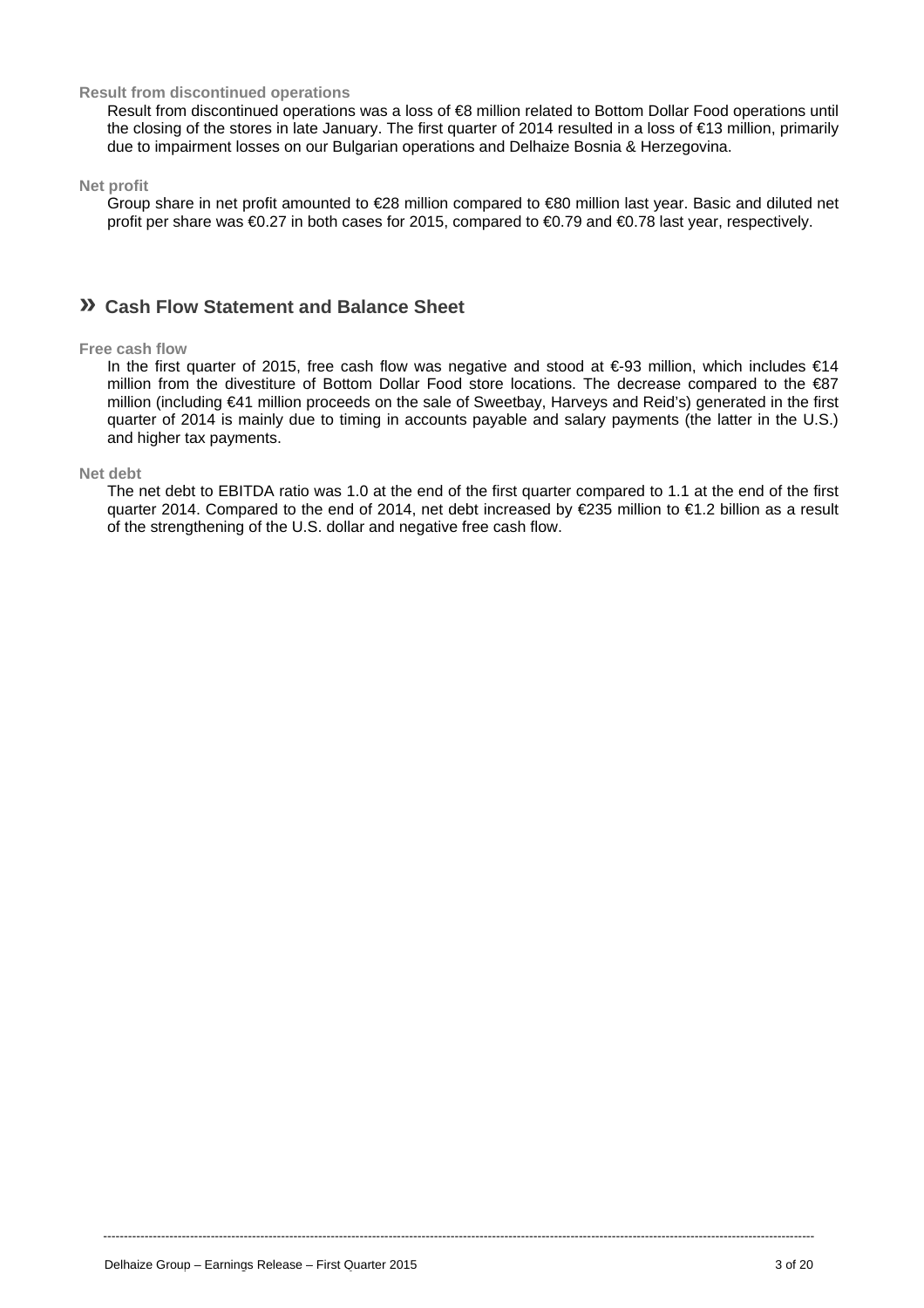# **» Segment Information (at actual exchange rates)**

| Q1 2015                                  |                          | <b>Revenues</b> |               | <b>Underlying Operating</b><br>Margin $^{(3)}$ |         |         | <b>Underlying Operating</b><br>$Profit/(Loss)^{(3)}$ |               |
|------------------------------------------|--------------------------|-----------------|---------------|------------------------------------------------|---------|---------|------------------------------------------------------|---------------|
| (in millions)                            | Q1 2015                  | Q1 2014         | 2015<br>/2014 | Q1 2015                                        | Q1 2014 | Q1 2015 | Q1 2014                                              | 2015<br>/2014 |
| United States <sup>(1)</sup><br>\$       | 4 3 6 3                  | 4228            | $+3.2%$       | 3.8%                                           | 3.8%    | 165     | 161                                                  | $+2.4%$       |
| United States <sup>(1)</sup><br>€        | 3875                     | 3 0 8 7         | $+25.5%$      | 3.8%                                           | 3.8%    | 147     | 118                                                  | $+24.6%$      |
| €<br><b>Belgium</b>                      | 1 1 7 7                  | 1 207           | $-2.4%$       | 1.4%                                           | 3.1%    | 16      | 38                                                   | $-56.5\%$     |
| Southeastern Europe <sup>(2)</sup> $\in$ | 768                      | 731             | $+5.0%$       | 2.3%                                           | 1.9%    | 18      | 14                                                   | $+30.5%$      |
| €<br>Corporate                           | $\overline{\phantom{0}}$ | ٠               | N/A           | N/A                                            | N/A     | (8)     | (4)                                                  | $-127.9%$     |
| €<br><b>TOTAL</b>                        | 5820                     | 5 0 2 5         | $+15.8%$      | 3.0%                                           | 3.3%    | 173     | 166                                                  | $+4.4%$       |

(1) The segment "United States" includes the banners Food Lion and Hannaford. (2) The segment "Southeastern Europe" includes our operations in Greece, Serbia and Romania. Our operations in Indonesia are

accounted for under the equity method.

(3) For a definition of underlying operating profit, please refer to the "Definitions" page of this document. A reconciliation with reported operating profit is provided on page 16.

#### **United States**

In the first quarter of 2015, revenues in the U.S. increased by 3.2% to \$4.4 billion (€3.9 billion). Comparable store sales increased by 2.5% (excluding a positive calendar impact of 0.5%), and both Food Lion and Hannaford posted positive comparable store sales and real growth. This performance was helped by severe winter weather, in a similar way than last year. Both cost and retail inflation decreased meaningfully as the quarter progressed, partly impacted by the timing of promotions around Easter, driven by price decreases in dairy and produce. Retail inflation stood at 1.2% for the quarter.

Underlying operating profit increased by 2.4% in local currency, while the underlying operating margin remained flat at 3.8%. A slight increase in gross margin was offset by a partially temporary increase in SG&A, relating to increased short-term incentive, pension and healthcare benefits, as well as accelerated depreciation, increased IT expenses and costs related to the snow storms.

#### **Belgium**

Revenues in Belgium were €1.2 billion, a decrease of 2.4% compared to the first quarter of 2014, with comparable store sales evolution of -2.8%. While our revenues continued to be impacted by the disruptions which took place during several months until the agreement on the Transformation Plan, signed on February 23, we have seen early improvements in the market share trends towards the end of the quarter. Retail inflation stayed negative at -0.4%, driven by price investments, and continued to negatively impact our revenues.

Underlying operating profit decreased by 56.5% to €16 million as a result of lower revenues, more promotions and price investments, higher advertising expenses and increased depreciation due to more remodelings. Underlying operating margin was 1.4% compared to 3.1% last year.

#### **Southeastern Europe**

In the first quarter of 2015, revenues in Southeastern Europe increased by 5.0% to €768 million (+5.9% at identical exchange rates), driven by network expansion. Comparable store sales evolution was -0.8% for the segment, driven by a continued difficult environment in Greece, although the trends have improved compared to previous quarters. In Serbia, the business started to stabilize while Romania continued to successfully focus on store openings.

Underlying operating profit increased by 30.5% to €18 million (+31.6% at identical exchange rates), while the underlying operating margin increased from 1.9% to 2.3%, mainly driven by improvements in Serbia.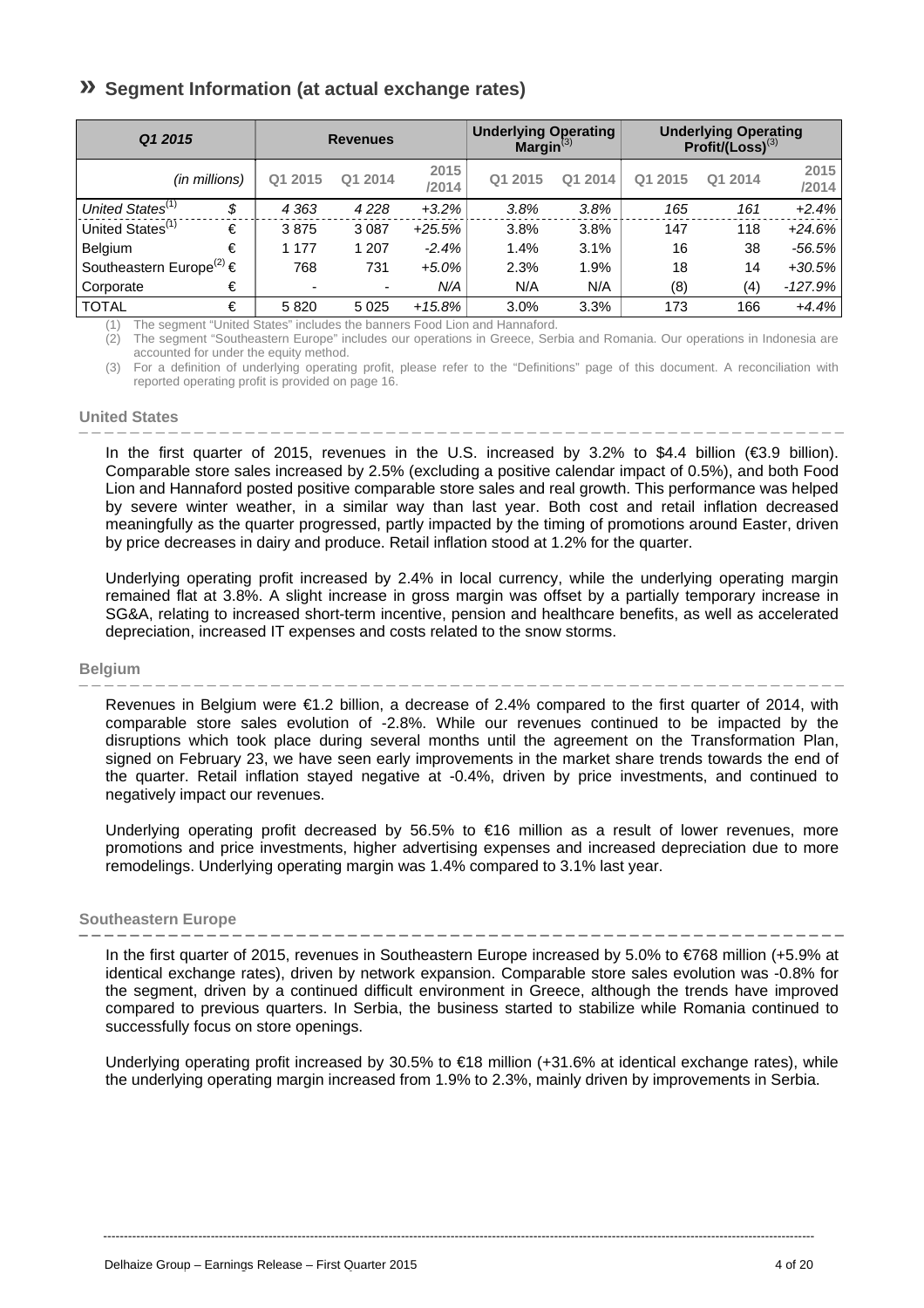## **» 2015 Outlook**

In 2015, our Group continues to be focused on two key strategic initiatives: the further fine-tuning and rollout of "Easy, Fresh & Affordable" in 160 additional Food Lion stores, and the implementation of the Transformation Plan in Belgium. In Belgium, we expect positive comparable store sales growth in the second half of the year, combined with a gradual improvement in profitability.

We expect Group capital expenditures of approximately €700 million (at identical exchange rates of \$1.33). We will continue to be disciplined with respect to operating costs, capital allocation and working capital, and plan to continue generating a healthy level of free cash flow.

## **» Conference Call and Webcast**

Delhaize Group's management will comment on the first quarter 2015 results during a conference call starting April 29, 2015 at 09:00 am CET / 03:00 am ET. The conference call can be attended by calling +44 (0)20 3427 1901 (U.K.), +1 646 254 3361 (U.S.) or +32 2 402 3092 (Belgium), with "Delhaize" as password. The conference call will also be broadcast live over the internet at http://www.delhaizegroup.com. An on-demand replay of the webcast will be available after the conference call at http://www.delhaizegroup.com.

### **» Delhaize Group**

Delhaize Group is a Belgian international food retailer present in seven countries on three continents. On March 31, 2015, Delhaize Group's sales network consisted of 3 410 stores. In 2014, Delhaize Group recorded €21.4 billion (\$28.4 billion) in revenues and €89 million (\$118 million) net profit (Group share). At the end of 2014, Delhaize Group employed approximately 150 000 people. Delhaize Group's stock is listed on NYSE Euronext Brussels (DELB) and the New York Stock Exchange (DEG).

This press release is available in English, French and Dutch. You can also find it on the website http://www.delhaizegroup.com. Questions can be sent to investor@delhaizegroup.com.

----------------------------------------------------------------------------------------------------------------------------------------------------------------------------

### **» Financial Calendar**

- Ordinary Shareholder's Meeting May 28, 2015
- Press release 2015 second quarter results July 30, 2015
- Press release 2015 third quarter results **Development Controllery** Corporation Corporation Corporation Corporation

### **» Contacts**

Investor Relations: + 32 2 412 21 51 Media Relations: + 32 2 412 86 69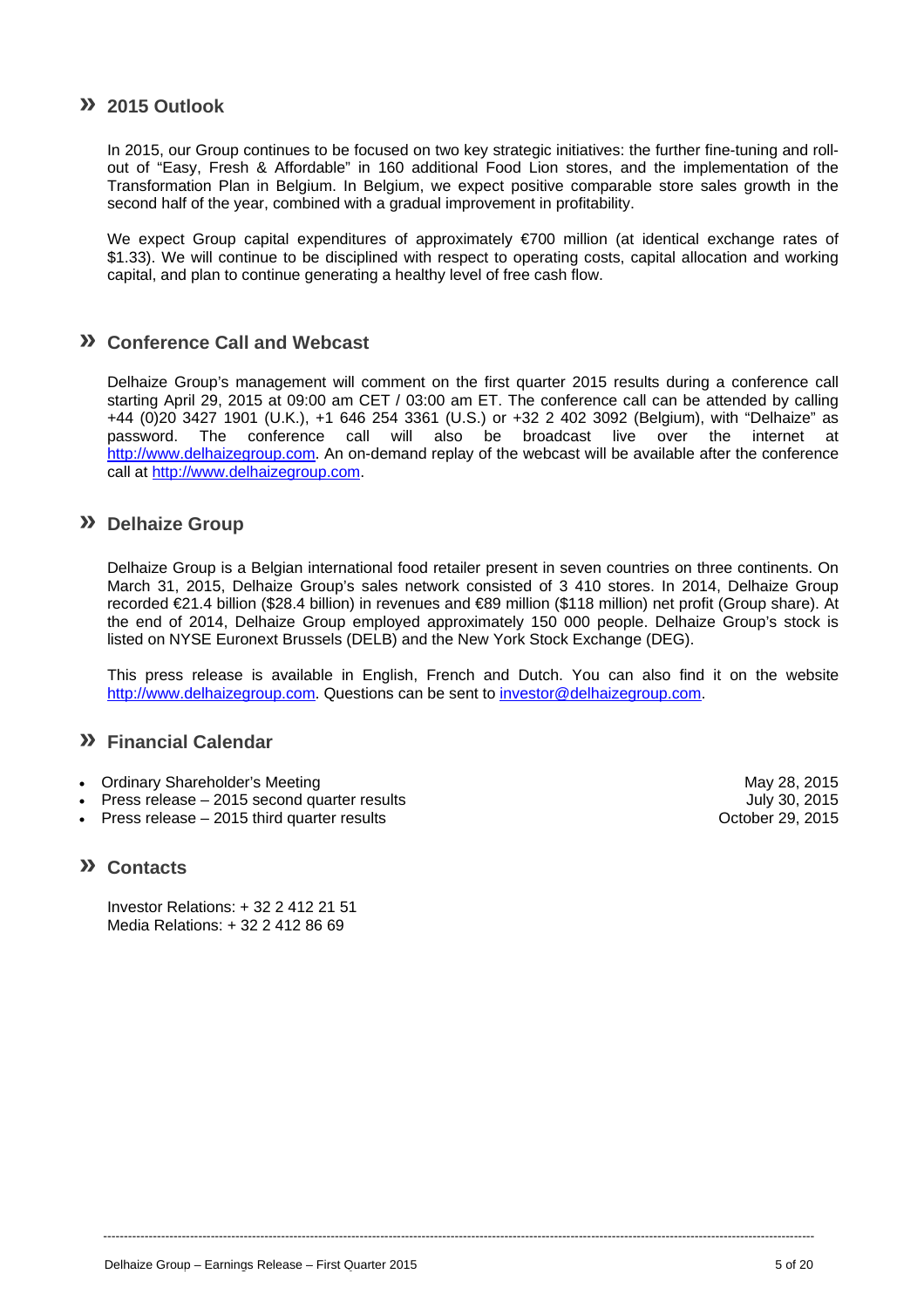# **DELHAIZE GROUP CONDENSED CONSOLIDATED FINANCIAL STATEMENTS**

# **» Condensed Consolidated Balance Sheet (Unaudited)**

| (in millions of $\epsilon$ )                      | March 31, 2015 | December 31, 2014 | March 31, 2014 |
|---------------------------------------------------|----------------|-------------------|----------------|
| <b>Assets</b>                                     |                |                   |                |
| <b>Non-current assets</b>                         | 8832           | 8 1 7 2           | 7812           |
| Goodwill                                          | 3 4 9 1        | 3 1 4 7           | 2 9 6 0        |
| Intangible assets                                 | 822            | 763               | 713            |
| Property, plant and equipment                     | 4 2 2 9        | 4 0 1 5           | 3882           |
| Investment property                               | 105            | 84                | 88             |
| Investments accounted for using the equity method | 34             | 30                | 26             |
| <b>Financial assets</b>                           | 31             | 29                | 29             |
| Derivative instruments                            | 11             | 9                 | 4              |
| Other non-current assets                          | 109            | 95                | 110            |
| <b>Current assets</b>                             | 3688           | 3 9 5 5           | 3642           |
| Inventories                                       | 1 503          | 1 3 9 9           | 1 3 1 9        |
| Receivables                                       | 606            | 623               | 563            |
| <b>Financial assets</b>                           | 242            | 167               | 219            |
| Derivative instruments                            |                | $\overline{2}$    | 41             |
| Other current assets                              | 152            | 104               | 117            |
| Cash and cash equivalents                         | 1 1 8 1        | 1 600             | 1 1 4 7        |
| Assets classified as held for sale                | 4              | 60                | 236            |
| <b>Total assets</b>                               | 12 5 20        | 12127             | 11 454         |
|                                                   |                |                   |                |
| <b>Liabilities</b>                                |                |                   |                |
| <b>Total equity</b>                               | 6 0 32         | 5453              | 5 1 5 5        |
| Shareholders' equity                              | 6 0 26         | 5447              | 5 1 5 0        |
| Non-controlling interests                         | 6              | 6                 | 5              |
| <b>Non-current liabilities</b>                    | 3 4 6 3        | 3494              | 3 3 3 5        |
| Long-term debt                                    | 1 969          | 2 2 0 1           | 2019           |
| Obligations under finance lease                   | 517            | 475               | 487            |
| Deferred tax liabilities                          | 363            | 302               | 411            |
| Derivative instruments                            | 80             | 26                | 6              |
| Provisions                                        | 469            | 432               | 356            |
| Other non-current liabilities                     | 65             | 58                | 56             |
| <b>Current liabilities</b>                        | 3025           | 3 180             | 2 9 64         |
| Long-term debt - current portion                  | 2              | 1                 | 223            |
| Obligations under finance lease                   | 76             | 69                | 60             |
| <b>Bank overdrafts</b>                            | 20             |                   |                |
| Accounts payable                                  | 2 0 0 9        | 2 1 1 2           | 1799           |
| Derivative instruments                            |                |                   | 3              |
| Provisions                                        | 211            | 188               | 82             |
| Other current liabilities                         | 707            | 770               | 722            |
| Liabilities associated with assets held for sale  |                | 40                | 75             |
| <b>Total liabilities and equity</b>               | 12 520         | 12 127            | 11 454         |
| \$ per € exchange rate                            | 1.0759         | 1.2141            | 1.3788         |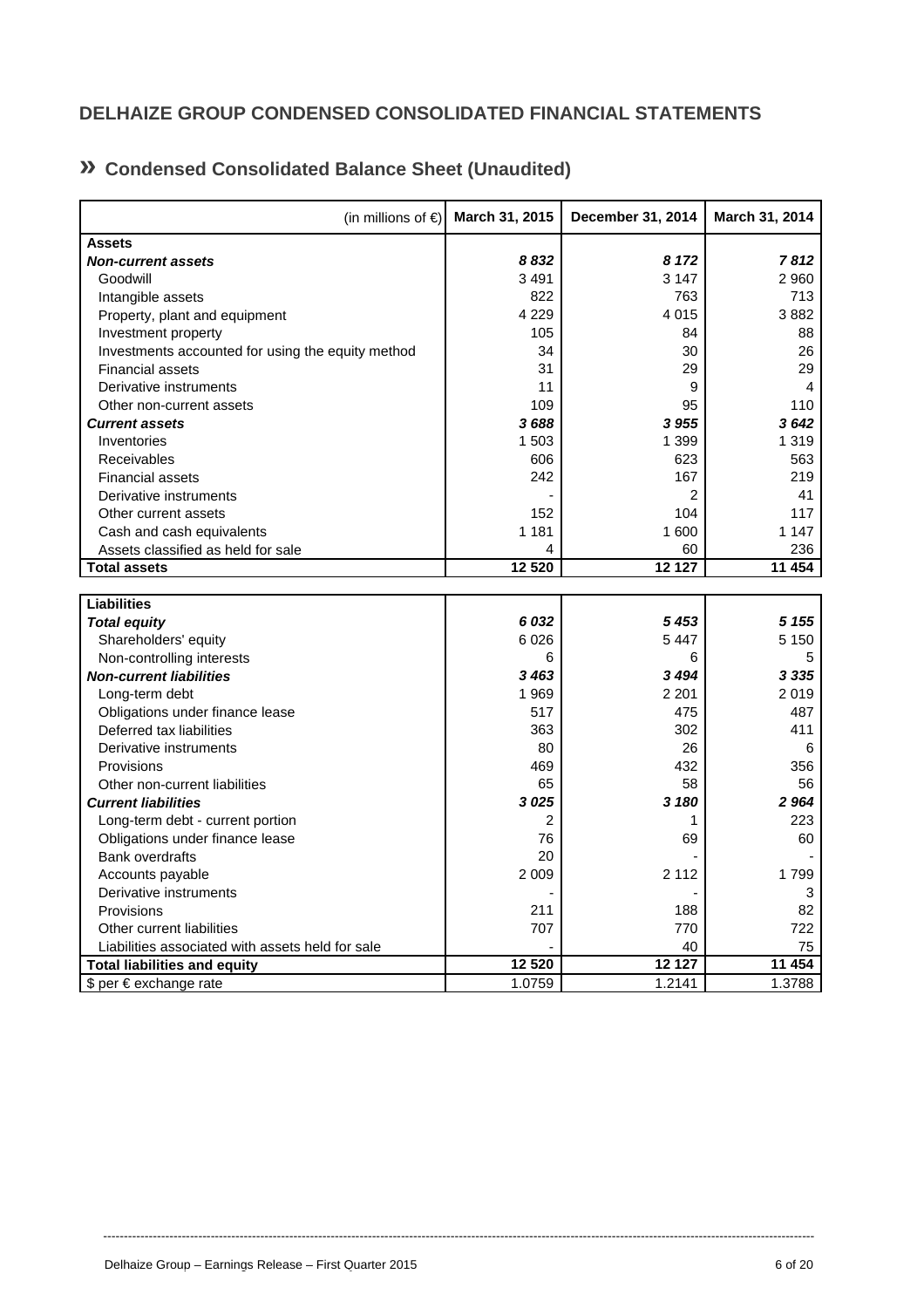| (in millions of $\epsilon$ )                             | Q1 2015     | Q1 2014          |
|----------------------------------------------------------|-------------|------------------|
| <b>Revenues</b>                                          | 5820        | 5025             |
| Cost of sales                                            | (4400)      | (3813)           |
| <b>Gross profit</b>                                      | 1 4 2 0     | 1 2 1 2          |
| Gross margin                                             | 24.4%       | 24.1%            |
| Other operating income                                   | 25          | 26               |
| Selling, general and administrative expenses             | (1274)      | (1072)           |
| Other operating expenses                                 | (27)        | (5)              |
| <b>Operating profit</b>                                  | 144         | 161              |
| Operating margin                                         | 2.5%        | 3.2%             |
| Finance costs                                            | (94)        | (46)             |
| Income from investments                                  | (2)         | 2                |
| Share of results of joint venture equity accounted       |             | 1                |
| Profit before taxes and discontinued operations          | 49          | $\overline{118}$ |
| Income tax expense                                       | (13)        | (25)             |
| Net profit from continuing operations                    | 36          | 93               |
| Result from discontinued operations, net of tax          | (8)         | (13)             |
| Net profit                                               | 28          | 80               |
| Net profit attributable to non-controlling interests     |             |                  |
| Net profit attributable to equity holders of the Group - |             |                  |
| Group share in net profit                                | 28          | 80               |
| (in $\epsilon$ , except number of shares)                |             |                  |
| Group share in net profit from continuing operations:    |             |                  |
| Basic earnings per share                                 | 0.35        | 0.92             |
| Diluted earnings per share                               | 0.35        | 0.91             |
| Group share in net profit:                               |             |                  |
| Basic earnings per share                                 | 0.27        | 0.79             |
| Diluted earnings per share                               | 0.27        | 0.78             |
| Weighted average number of shares outstanding:           |             |                  |
| Basic                                                    | 101 944 135 | 101 249 489      |
| <b>Diluted</b>                                           | 103 046 896 | 101 725 647      |
| Shares issued at the end of the period                   | 103 514 900 | 102 449 570      |
| Shares outstanding at the end of the period              | 102 633 826 | 101 254 130      |
| Average \$ per € exchange rate                           | 1.1261      | 1.3696           |

----------------------------------------------------------------------------------------------------------------------------------------------------------------------------

# **» Condensed Consolidated Income Statement (Unaudited)**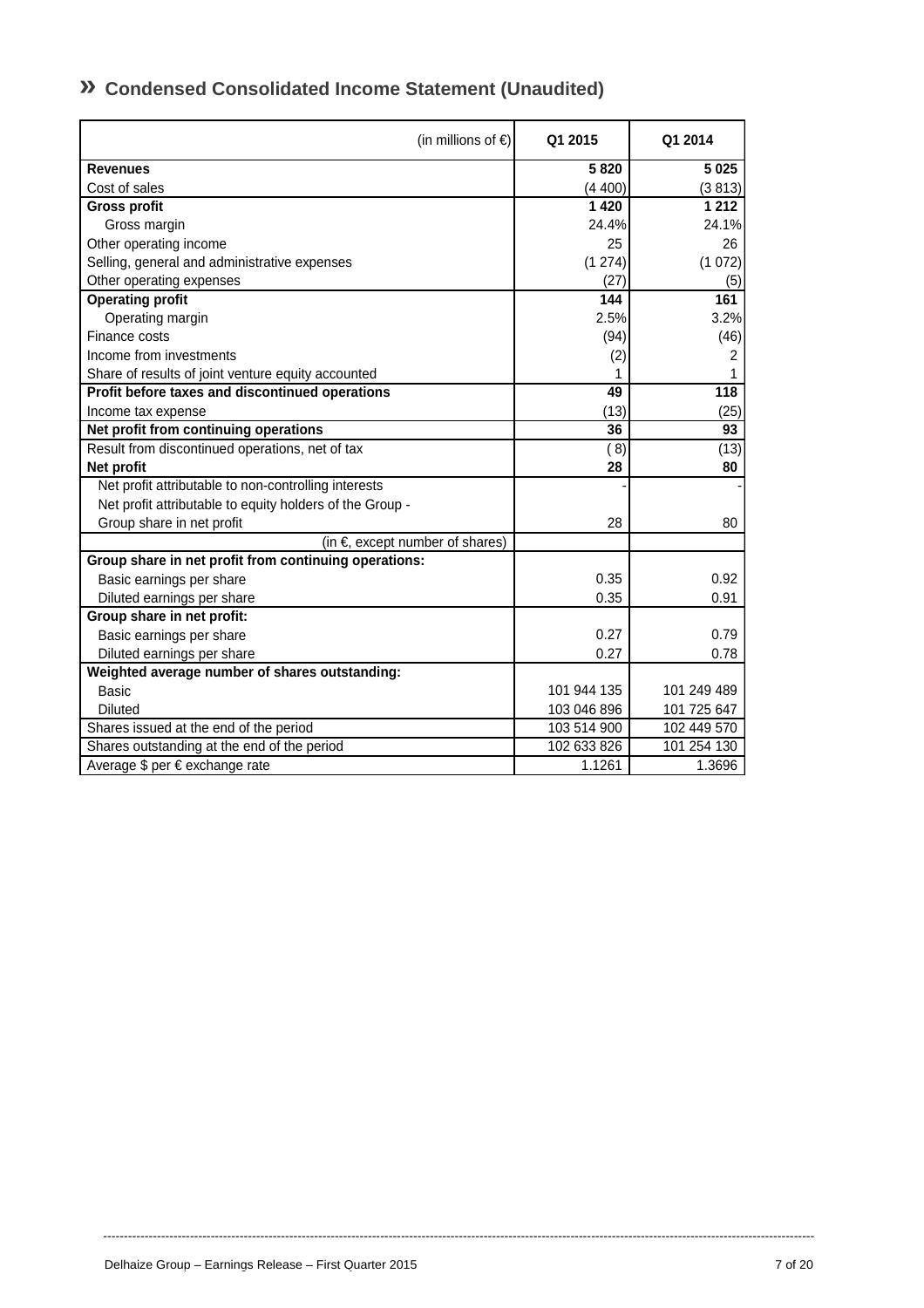**» Condensed Consolidated Statement of Comprehensive Income (Unaudited)** 

| (in millions of €) Q1 2015                                                 |                | Q1 2014 |
|----------------------------------------------------------------------------|----------------|---------|
| Net profit of the period                                                   | 28             | 80      |
| Total items that will not be reclassified to profit or loss                |                |         |
| Items that are or may be reclassified subsequently to profit or loss       |                |         |
| Unrealized gain (loss) on financial assets available for sale              | $\overline{2}$ | 1       |
| Reclassification adjustment to net profit                                  |                |         |
| Tax (expense) benefit                                                      |                |         |
| Unrealized gain (loss) on financial assets available for sale, net of tax  | $\overline{c}$ | 1       |
| Exchange gain (loss) on translation of foreign operations                  | 484            | (1)     |
| Reclassification adjustment to net profit                                  |                |         |
| Exchange gain (loss) on translation of foreign operations                  | 484            | (1)     |
| Total items that are or may be reclassified subsequently to profit or loss | 486            |         |
| Other comprehensive income                                                 | 486            |         |
| Attributable to non-controlling interests                                  |                |         |
| Attributable to equity holders of the Group                                | 486            |         |
| Total comprehensive income for the period                                  | 514            | 80      |
| Attributable to non-controlling interests                                  |                |         |
| Attributable to equity holders of the Group                                | 514            | 80      |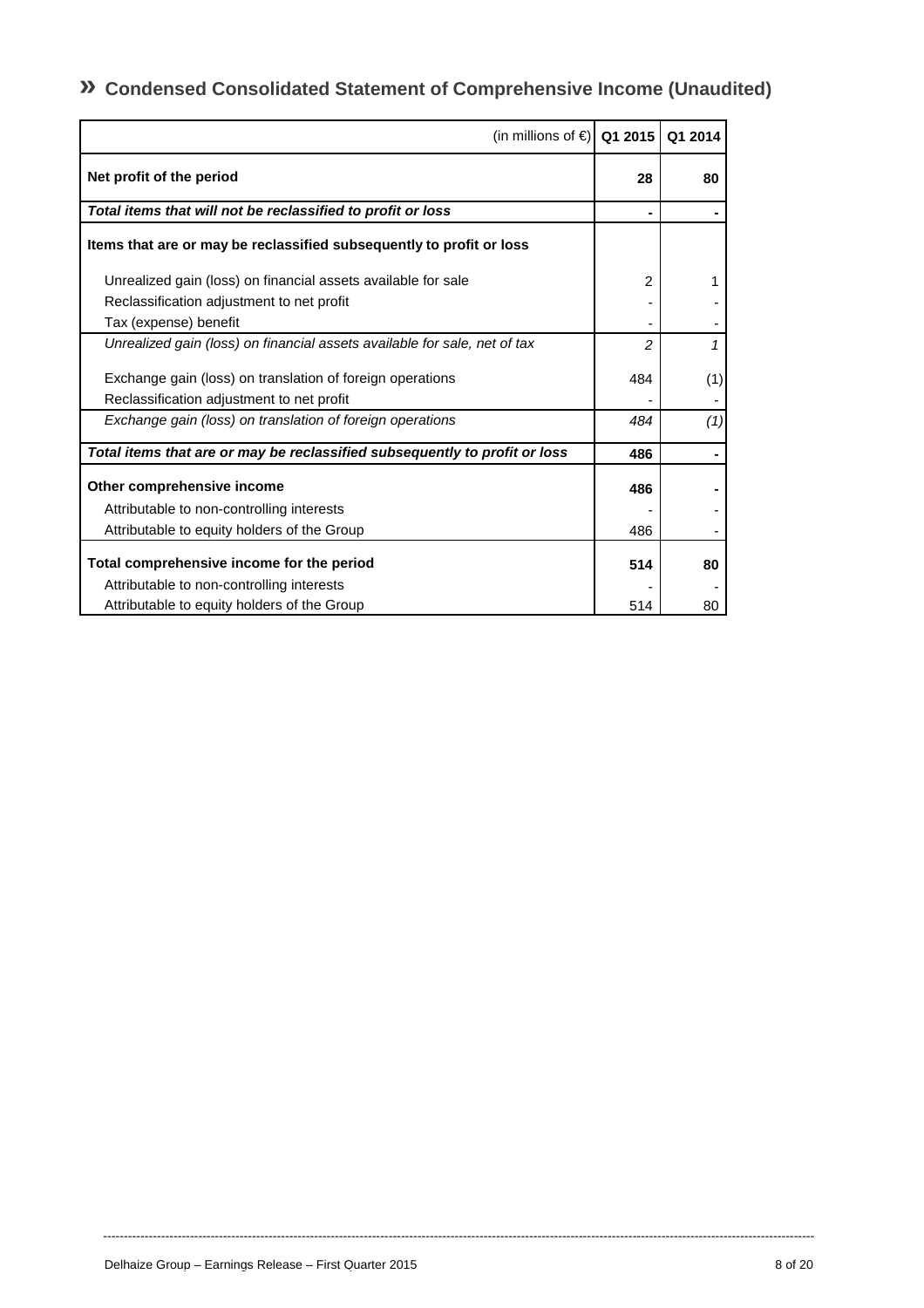# **» Condensed Consolidated Statement of Changes in Equity (Unaudited)**

| (in millions of $\epsilon$ , except number of shares)                   | Shareholders'<br><b>Equity</b> | Non-controlling<br><b>Interests</b> | <b>Total Equity</b> |
|-------------------------------------------------------------------------|--------------------------------|-------------------------------------|---------------------|
| Balances at January 1, 2015                                             | 5447                           | 6                                   | 5453                |
| Other comprehensive income                                              | 486                            |                                     | 486                 |
| Net profit                                                              | 28                             |                                     | 28                  |
| Total comprehensive income for the period                               | 514                            |                                     | 514                 |
| Capital increase                                                        | 44                             |                                     | 44                  |
| Treasury shares purchased                                               | (21)                           |                                     | (21)                |
| Treasury shares sold upon exercise of employee stock options            | 32                             |                                     | 32                  |
| Excess tax benefit on employee stock options and restricted stock units | 5                              |                                     | 5                   |
| Share-based compensation expense                                        | 5                              |                                     |                     |
| Balances at March 31, 2015                                              | 6026                           | 6                                   | 6 0 3 2             |
| <b>Shares issued</b>                                                    | 103 514 900                    |                                     |                     |
| <b>Treasury shares</b>                                                  | 881 074                        |                                     |                     |
| <b>Shares outstanding</b>                                               | 102 633 826                    |                                     |                     |

| (in millions of $\epsilon$ , except number of shares) | Shareholders'<br><b>Equity</b> | Non-controlling<br><b>Interests</b> | <b>Total Equity</b> |
|-------------------------------------------------------|--------------------------------|-------------------------------------|---------------------|
| Balances at January 1, 2014                           | 5 0 6 8                        |                                     | 5 0 7 3             |
| Other comprehensive income                            |                                |                                     |                     |
| Net profit                                            | 80                             |                                     | 80                  |
| Total comprehensive income for the period             | 80                             |                                     | 80                  |
| Share-based compensation expense                      |                                |                                     |                     |
| Balances at March 31, 2014                            | 5 1 5 0                        |                                     | 5 1 5 5             |
| <b>Shares issued</b>                                  | 102 449 570                    |                                     |                     |
| <b>Treasury shares</b>                                | 1 195 440                      |                                     |                     |
| <b>Shares outstanding</b>                             | 101 254 130                    |                                     |                     |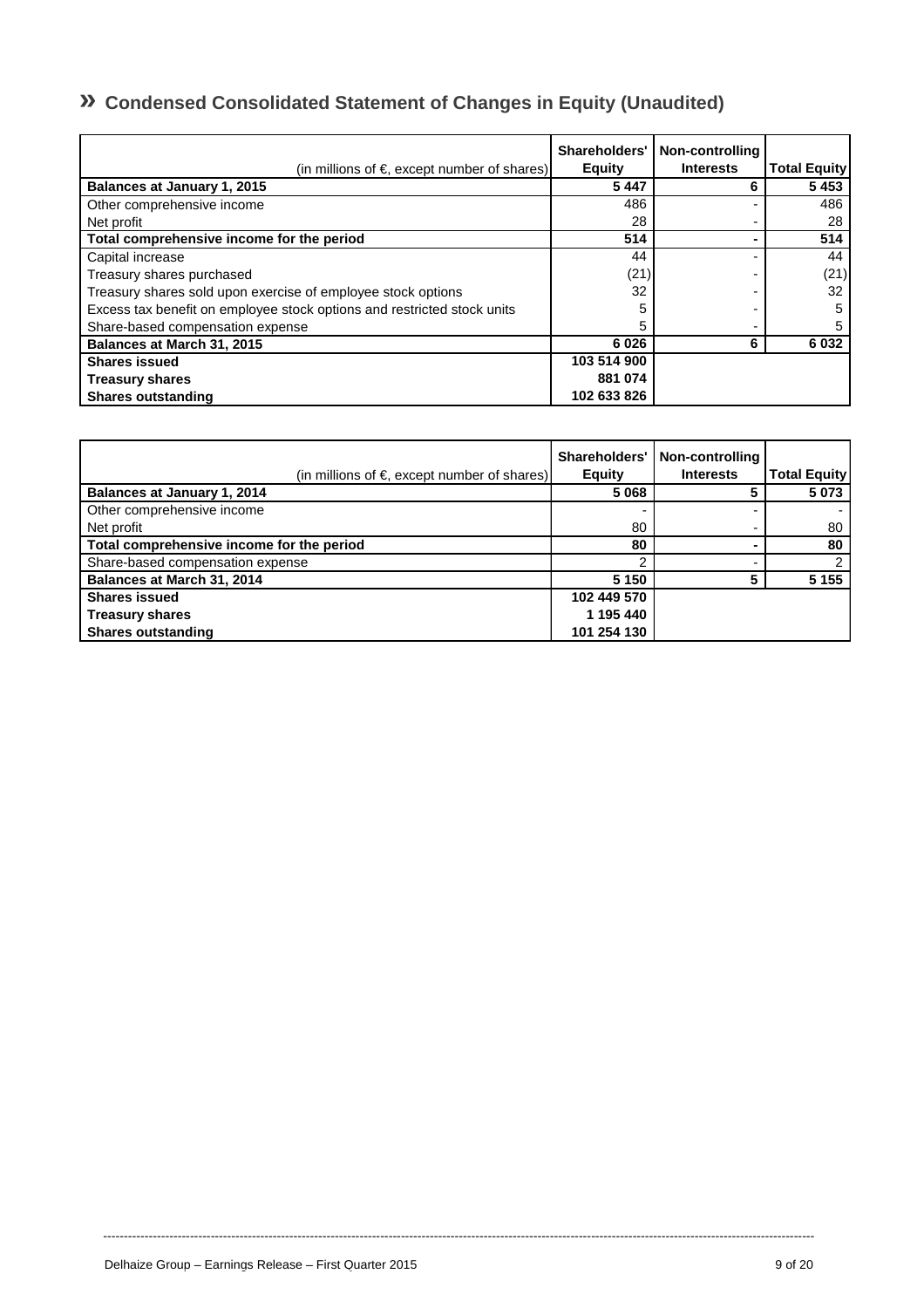# **» Condensed Consolidated Statement of Cash Flows (Unaudited)**

| (in millions of $\epsilon$ )                                      | Q1 2015        | Q1 2014 |
|-------------------------------------------------------------------|----------------|---------|
| <b>Operating activities</b>                                       |                |         |
| Net profit                                                        | 28             | 80      |
| Adjustments for:                                                  |                |         |
| Share of results of joint venture equity accounted                | (1)            | (1)     |
| Depreciation and amortization                                     | 166            | 144     |
| Impairment                                                        | 7              | 16      |
| Income taxes, finance costs and income from investments           | 107            | 72      |
| Other non-cash items                                              | 8              | 3       |
| Changes in operating assets and liabilities                       | (265)          | (154)   |
| Interest paid                                                     | (34)           | (32)    |
| Interest received                                                 | 3              | 3       |
| Income taxes paid                                                 | (44)           | (10)    |
| Net cash provided by (used in) operating activities               | (25)           | 121     |
| <b>Investing activities</b>                                       |                |         |
| Business acquisitions, net of cash and cash equivalents acquired  | (2)            | (4)     |
| Business disposals, net of cash and cash equivalents disposed     | 14             | 41      |
| Purchase of tangible and intangible assets (capital expenditures) | (85)           | (79)    |
| Sale of tangible and intangible assets                            | 5              | 7       |
| Sale and maturity of (investment in) term deposits, net           | (24)           | (68)    |
| Other investing activities                                        | (26)           |         |
| Net cash used in investing activities                             | (118)          | (102)   |
| <b>Financing activities</b>                                       |                |         |
| Proceeds from the exercise of share warrants and stock options    | 76             |         |
| Treasury shares purchased                                         | (21)           |         |
| Repayments of long-term loans, net of direct financing costs      | (452)          | (12)    |
| Settlement of derivative instruments                              | 4              | (1)     |
| Net cash used in financing activities                             | (393)          | (13)    |
| Effect of foreign currency translation                            | 97             | (1)     |
| Net increase (decrease) in cash and cash equivalents              | (439)          | 5       |
| Cash and cash equivalents at beginning of period                  | 1 600          | 1 1 4 7 |
| Cash and cash equivalents at end of period                        | (1)<br>1 1 6 1 | 1 1 5 2 |

*(1) Includes €20 million bank overdrafts*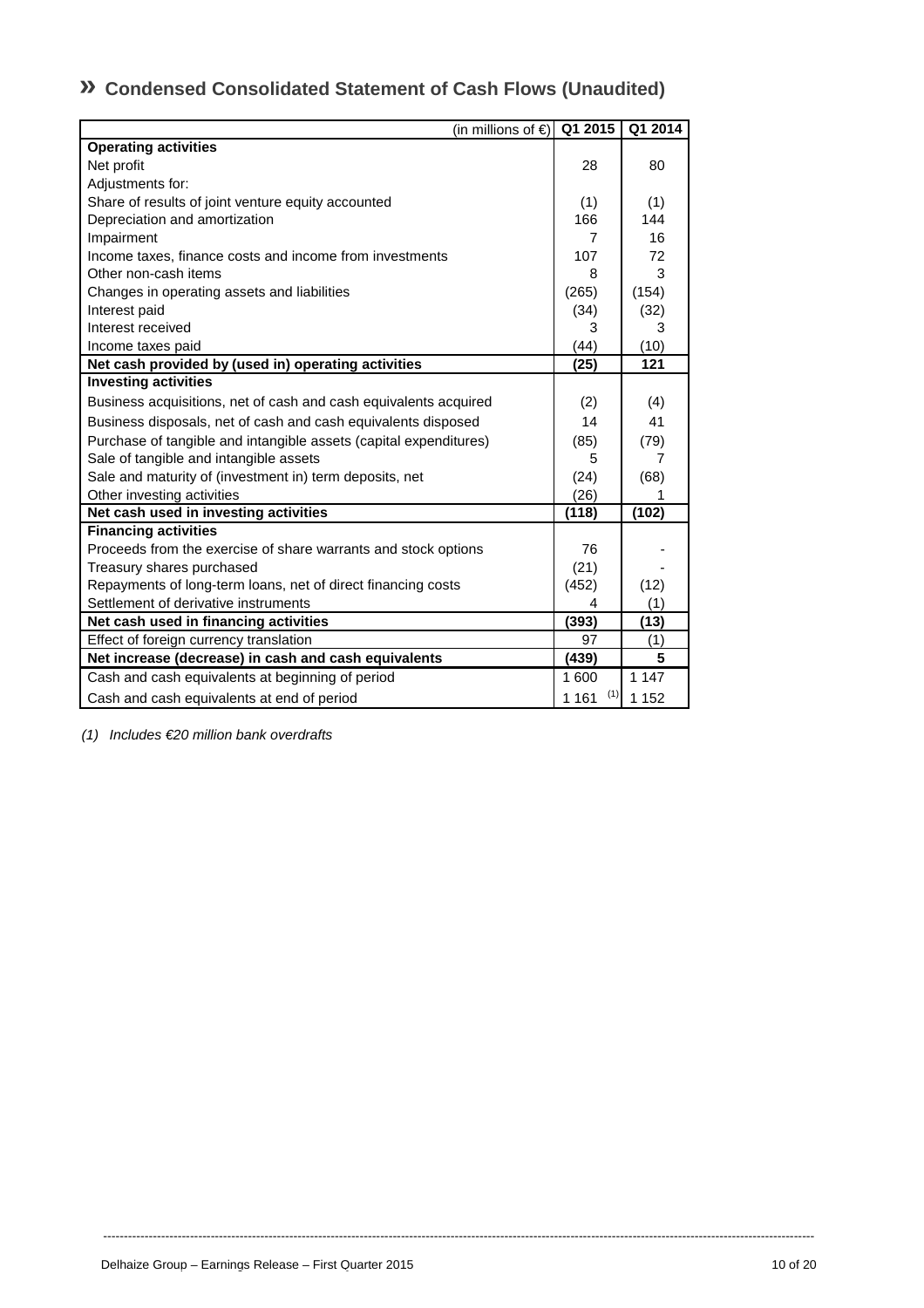# » **Selected Explanatory Notes**

#### **General information**

Delhaize Group is a Belgian international food retailer with operations in seven countries on three continents. The Company's stock is listed on NYSE Euronext Brussels (DELB) and the New York Stock Exchange (DEG).

The condensed interim financial statements of the Group for the three months ended March 31, 2015 were authorized for issue by the Board of Directors on April 28, 2015.

This interim report only provides an explanation of events and transactions that are significant to an understanding of the changes in financial position and reporting since the last annual reporting period, and should therefore be read in conjunction with the consolidated financial statements for the financial year ended on December 31, 2014.

#### **Basis of presentation and accounting policies**

These condensed interim financial statements have been prepared in accordance with International Accounting Standard (IAS) 34 *Interim Financial Reporting*, as issued by the International Accounting Standards Board (IASB), and as adopted by the European Union (EU).

The condensed interim financial statements are presented in millions of euros, the Group's presentation currency, except where stated otherwise.

The accounting policies applied in this report are consistent with those of the previous financial year except for the following new, amended or revised IFRS standards and IFRIC interpretations that have been adopted as of January 1, 2015:

- Amendments to IAS 19 *Defined Benefit Plans: Employee Contributions*;
- *Annual Improvements 2010-2012 Cycle* and *2011-2013 Cycle*.

The adoption of these new, amended or revised pronouncements did not have a significant impact on the condensed financial statements of the Group.

Delhaize Group did not early adopt any new IASB pronouncements that were issued but not yet effective at the balance sheet date.

#### **Segment reporting**

Segment information, including a reconciliation from operating profit to underlying operating profit, required by IAS 34, can be found on pages 16 and 17 of this press release and forms an integral part of this report.

### **Business combinations**

During 2015, Delhaize Group made in Southeastern Europe final payments relating to prior year business acquisitions and signed one new agreement that was accounted for as a business combination. The total consideration transferred during the first quarter for these transactions was €2 million and did not result in an increase of goodwill.

**Divestitures and discontinued operations** 

### **Disposal of Bottom Dollar Food**

In 2014, Delhaize Group signed an agreement with ALDI Inc. to sell its 66 Bottom Dollar Food locations ("Bottom Dollar Food"). The transaction was completed in the first quarter of 2015, for a total sales price of \$15 million (€14 million) in cash resulting in an insignificant settlement loss.

Assets and liabilities relating to these operations (being part of the "United States" segment) were classified as a disposal group held for sale in 2014 and the relevant profit or loss after tax classified as "Result from discontinued operations", with comparative information being re-presented. In 2014, the 66 stores generated revenues of approximately \$0.5 billion.

---------------------------------------------------------------------------------------------------------------------------------------------------------------------------- In addition, equipment relating to these stores (carrying amount of  $\epsilon$ 2 million), also classified as held for sale in 2014, was sold to third parties in the first quarter of 2015.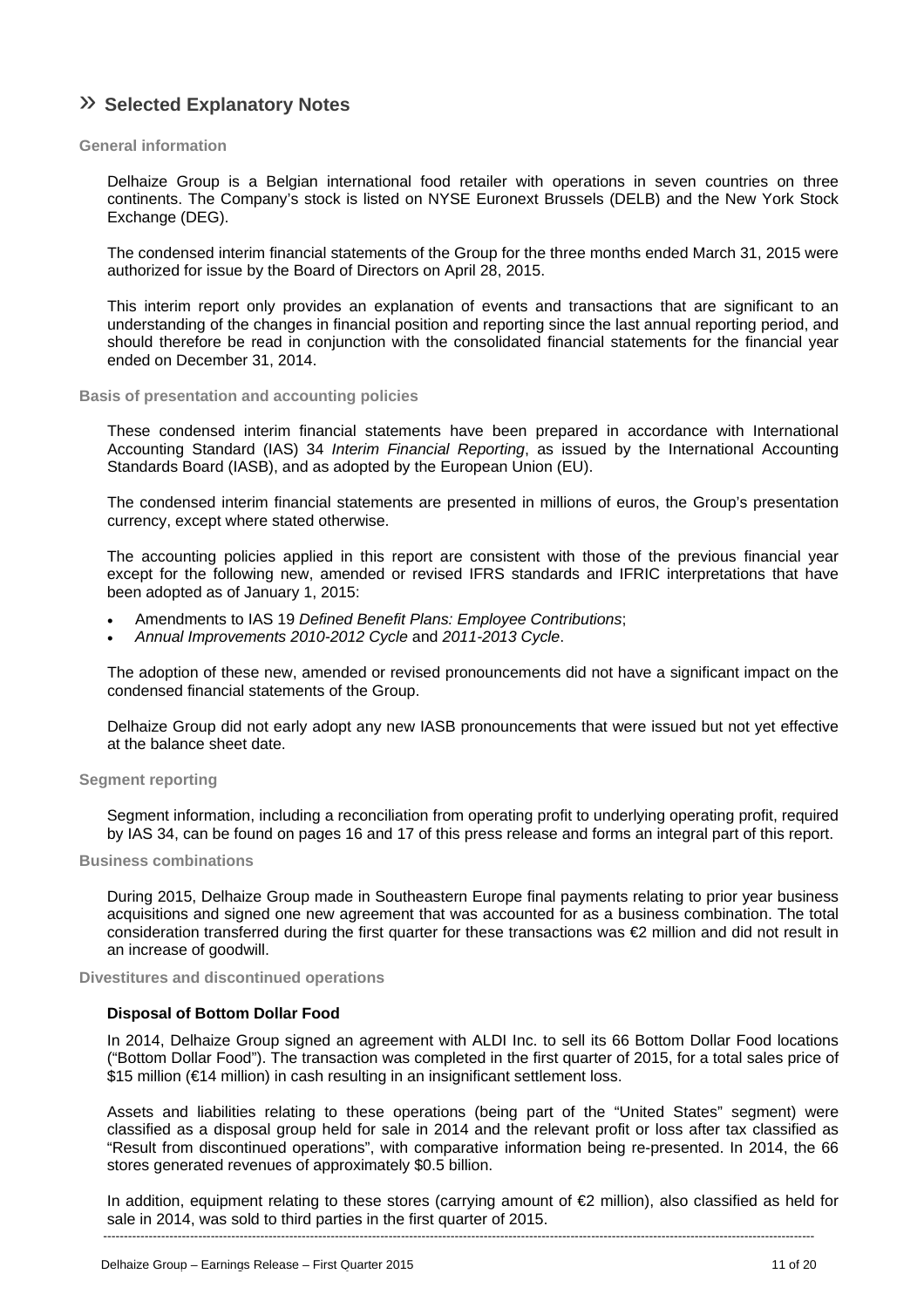#### **Discontinued operations**

The overall "Result from discontinued operations" and corresponding net cash flows of the entities classified as discontinued operations are summarized as follows:

| (in millions of $\epsilon$ , except per share information)           | Q1 2015 | $Q12014^{(1)}$ |
|----------------------------------------------------------------------|---------|----------------|
| Revenues                                                             | 8       | 446            |
| Cost of sales                                                        | (10)    | (340)          |
| Other operating income                                               |         |                |
| Selling, general and administrative expenses                         | (9)     | (101)          |
| Other operating expenses                                             |         | (1)            |
| Net financial costs                                                  | (1)     | (5)            |
| Result before tax                                                    | (12)    |                |
| Income taxes                                                         |         |                |
| Result of discontinued operations (net of tax)                       | (8)     |                |
| Pre-tax loss recognized on re-measurement of assets of disposal      |         | (14)           |
| groups                                                               |         |                |
| Income taxes                                                         |         |                |
| Result from discontinued operations (net of tax), fully attributable | (8)     | (13)           |
| to equity holders of the Group                                       |         |                |
| Basic earnings per share from discontinued operations                | (0.08)  | (0.13)         |
| Diluted earnings per share from discontinued operations              | (0.07)  | (0.13)         |
| Operating cash flows                                                 | (2)     | (5)            |
| Investing cash flows                                                 |         | (3)            |
| Financing cash flows                                                 |         |                |
| <b>Total cash flows</b>                                              |         | (7)            |

(1) Besides Bottom Dollar Food results, also includes the result of the U.S. banners Sweetbay, Harveys and Reid's, the Bulgarian operations and Delhaize Bosnia & Herzegovina which were sold in 2014.

In the first quarter of 2014, the Group recognized a total impairment loss of €14 million to write down the carrying value of its Bulgarian operations and Delhaize Bosnia & Herzegovina to their estimated fair value less cost to sell.

## » **Balance Sheet and Cash Flow Statement**

#### **Capital expenditures**

During the first quarter of 2015, Delhaize Group incurred capital expenditures of €85 million, consisting of €73 million in property, plant and equipment and €12 million in intangible assets.

In addition, the Group added property under finance leases in the first quarter of 2015 for a total amount of €8 million. The carrying amount of tangible and intangible assets that were sold or disposed in 2015 was €3 million.

#### **Equity**

In the first quarter of 2015, Delhaize Group issued 695 847 new shares, purchased 312 052 treasury shares and used 546 072 treasury shares to satisfy the exercise of stock options that were granted as part of the share-based incentive plans. At March 31, 2015, the Group owned 881 074 treasury shares.

During 2015, the Group sold euro denominated call options on its own shares that it acquired to partially hedge the potential exposure (for the grant years 2008 and 2009) arising from the possible future exercise of stock options granted to employees of non-U.S. operating companies for €4 million. At the same time, the Group acquired new euro denominated call options (for the grant years 2007, 2010 and 2011) for an identical amount. These call options met the requirements of IFRS to qualify as equity instruments and are recognized in share premium at their initial transaction cost.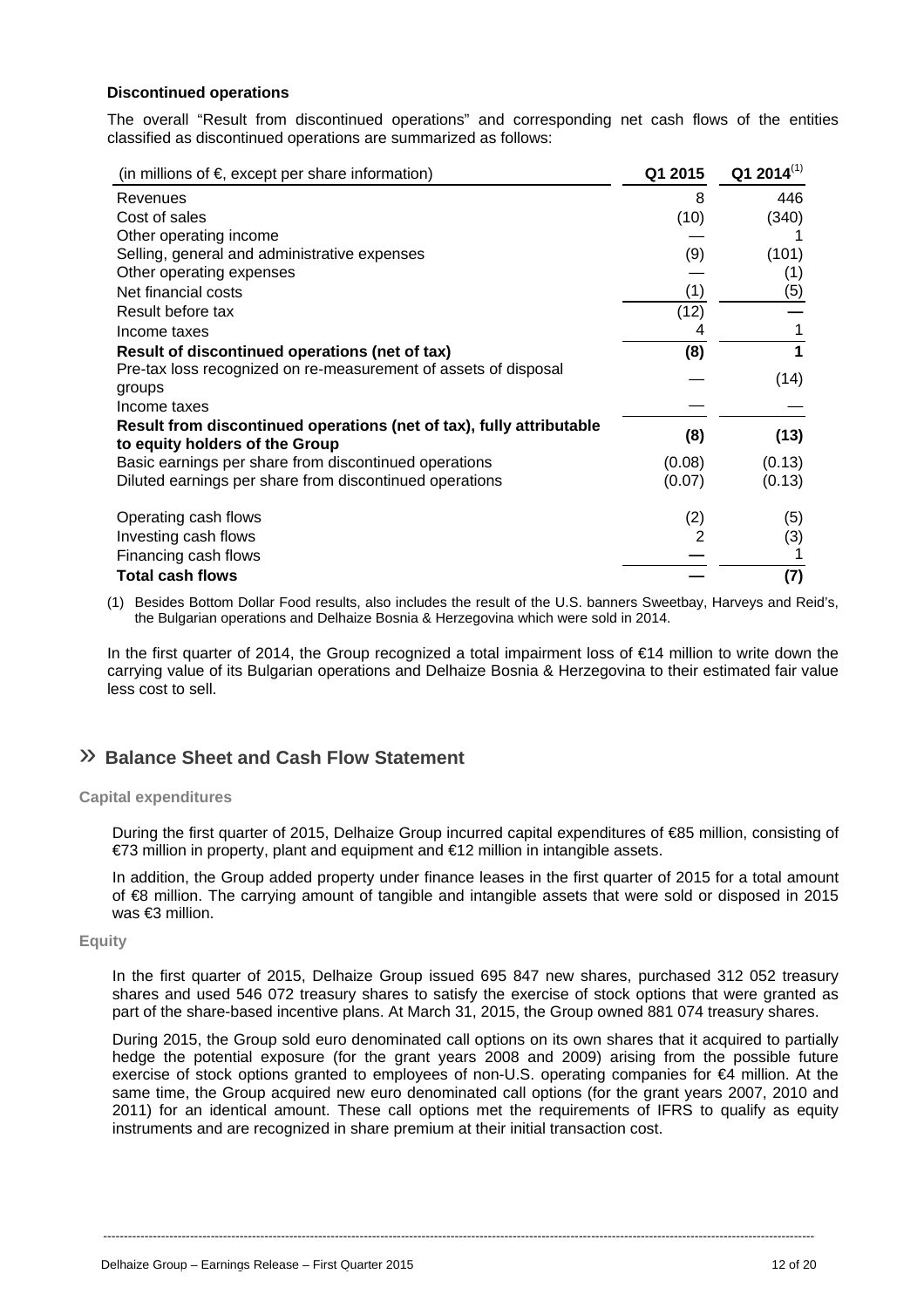#### **Dividends**

The gross dividend payment of €1.60 per share, proposed by the Board of Directors in the 2014 financial statements is subject to shareholder's approval at the Ordinary Shareholders' Meeting of May 28, 2015 and will be paid thereafter.

**Financial instruments**

#### **Repayment of long-term debts**

During the first quarter of 2015, Delhaize Group completed a tender offer for cash and purchased (i) \$278 million of the 6.50% bonds due 2017 at a price of 111.66% and (ii) \$170 million of the 4.125% senior notes due 2019 at a price of 107.07%. This resulted in a one-time charge to profit and loss of €41 million.

#### **Derivative financial instruments and hedging**

As a result of the above mentioned partial repurchases, Delhaize Group entered into the following transactions:

- Unwinding of an amount of \$170 million interest rate swaps relating to the 4.125% senior notes due 2019 that were entirely hedged by interest rate swaps for fair value hedge purposes. The unwinding resulted in a cash inflow of  $\epsilon$  million with insignificant impact on profit and loss.
- New counter cross-currency interest rate swaps ("CCIRS"), exchanging the principal and interests on the repurchased amounts of the 6.50% bonds due 2017, to offset foreign currency exposure arising from a \$450 million intragroup loan.

In the first quarter of 2015, Delhaize Group entered into interest rate swaps to hedge \$72 million of its exposure to changes in the fair value of the remaining \$172 million bonds due 2017 due to variability in market interest rates ("hedged risk"). The maturity date of the interest rate swap arrangements ("hedging instrument") match those of the underlying debt ("hedged item"). The Group designated and documented these transactions as fair value hedges.

 A foreign exchange forward contract to purchase \$12 million in exchange for €9 million matured during the quarter and resulted in a cash inflow of €2 million, with insignificant impact on profit and loss.

#### **Financial instruments measured at fair value by fair value hierarchy:**

|                                                                     | March 31, 2015                                        |                                                           |                                                           |         |
|---------------------------------------------------------------------|-------------------------------------------------------|-----------------------------------------------------------|-----------------------------------------------------------|---------|
| (in millions of $\epsilon$ )                                        | Quoted<br>prices in<br>active<br>markets<br>(Level 1) | Significant<br>other<br>observable<br>inputs<br>(Level 2) | <b>Significant</b><br>unobservable<br>inputs<br>(Level 3) | Total   |
| <b>Financial Assets</b>                                             |                                                       |                                                           |                                                           |         |
| <b>Non-Current</b>                                                  |                                                       |                                                           |                                                           |         |
| Financial assets – measured at fair<br>value                        | 9                                                     |                                                           |                                                           | 9       |
| Derivative instruments                                              |                                                       | 11                                                        |                                                           | 11      |
| <b>Current</b>                                                      |                                                       |                                                           |                                                           |         |
| Financial assets - measured at fair<br>value                        | 171                                                   |                                                           |                                                           | 171     |
| Total financial assets measured at<br>fair value                    | 180                                                   | 11                                                        |                                                           | 191     |
| Financial assets measured at amortized cost                         |                                                       |                                                           |                                                           | 1880    |
| <b>Total financial assets</b>                                       |                                                       |                                                           |                                                           | 2 0 7 1 |
|                                                                     |                                                       |                                                           |                                                           |         |
| <b>Financial Liabilities</b><br><b>Non-Current</b>                  |                                                       |                                                           |                                                           |         |
| Derivative instruments                                              |                                                       | 80                                                        |                                                           | 80      |
| Total financial liabilities measured at<br>fair value               |                                                       | 80                                                        |                                                           | 80      |
| Financial liabilities being part of a fair value hedge relationship |                                                       |                                                           |                                                           | 419     |
| Financial liabilities measured at amortized cost                    |                                                       |                                                           |                                                           | 4 1 7 4 |
| <b>Total financial liabilities</b>                                  |                                                       |                                                           |                                                           | 4673    |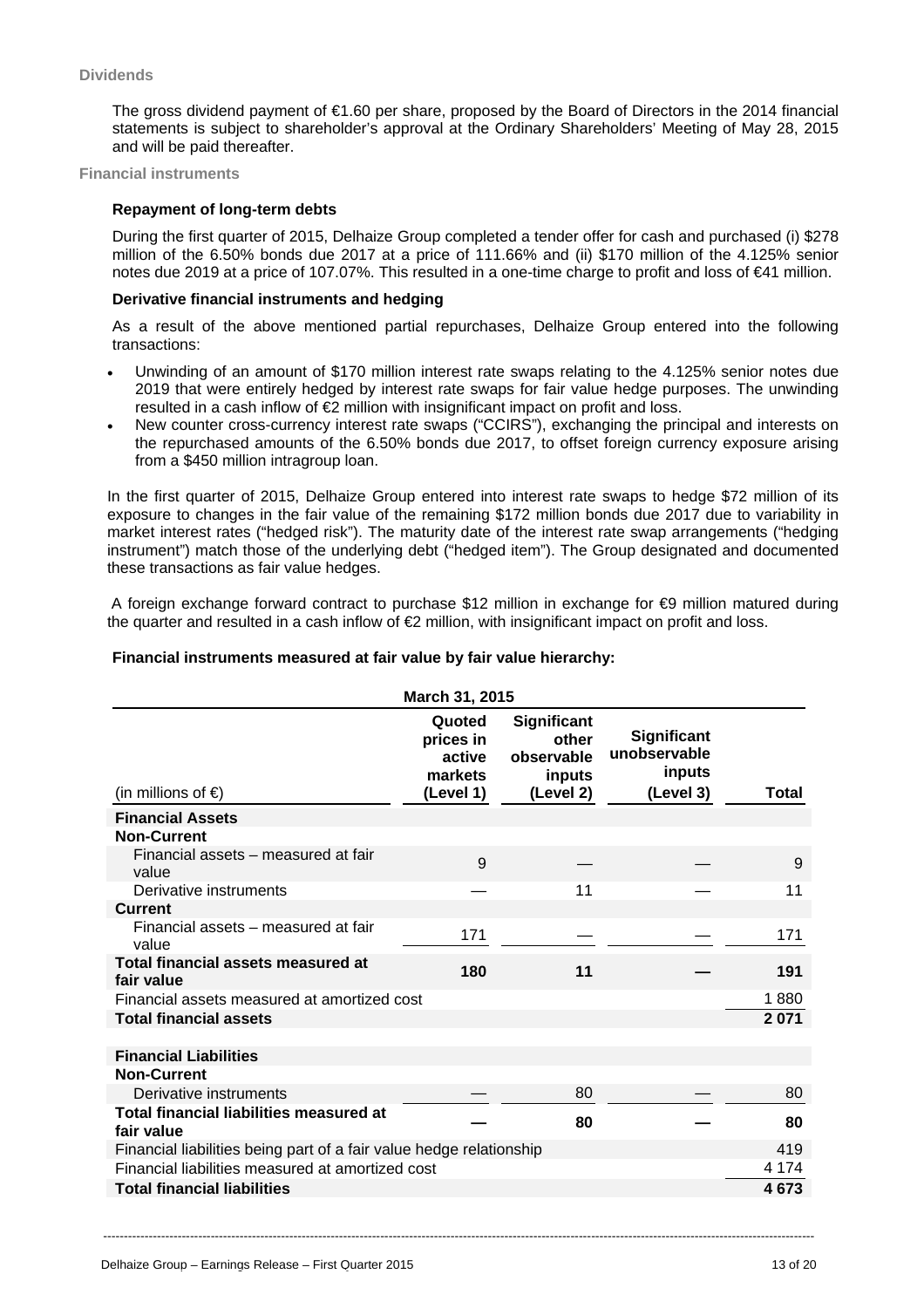During the period there was no transfer between fair value hierarchy levels and there were no changes in the valuation techniques and inputs applied.

#### **Fair value of financial instruments not measured at fair value:**

| (in millions of $\epsilon$ )                                        | Carrying<br>amount | <b>Fair value</b> |
|---------------------------------------------------------------------|--------------------|-------------------|
| Financial liabilities being part of a fair value hedge relationship | 419                | 464               |
| Financial liabilities at amortized cost                             | 1 552              | 2 0 2 6           |
| Total long-term debt                                                | 1 971              | 2 4 9 0           |

The fair value of the receivables, other financial assets, cash and cash equivalents and accounts payable, all measured at amortized cost, approximate their carrying amounts.

#### **Provisions**

In the second quarter of 2014, Delhaize Group announced its intention to implement significant changes to its Belgium operations (the Transformation Plan). The announcement fell under the so-called "Law Renault", which requires that an employer that intends to implement a collective dismissal must first inform and consult its employees or their representatives before taking any decision on the collective dismissal. The consultation process is followed by negotiation and implementation phases. End 2014, the Group reached a protocol agreement with the blue collar work force and signed a preliminary agreement for its white collars, which was finalized at the beginning of 2015. In 2014, Delhaize Group recognized a provision of €137 million, representing management's best estimate of the expected costs in connection with the agreed upon voluntary early retirement and voluntary departure of approximately 1 800 employees. The Group is currently in the implementation phase. During a first wave which ended on March 31, 2015, approximately 1 500 employees applied. A second wave will occur during the second half of 2015. The provision of €137 million still represents management's best estimate.

In 2007, representatives of the Belgian Competition Authority visited Delhaize Belgium's procurement department in Zellik, Belgium, and requested the provision of certain documents. This visit was part of a national investigation affecting several companies active in Belgium in the supply and retail sale of health and beauty products and other household goods. In 2012, the Auditor to the Belgian Competition Authority issued its investigation report. The investigation involves 11 suppliers and 7 retailers, including Delhaize Belgium, alleging coordination of price increases for certain health and beauty products sold in Belgium from 2002 to 2007. In 2013, Delhaize Belgium and other retailers lodged an appeal against the decision of the Auditor to utilize certain documents seized during the visits to Zellik and other companies' facilities. The decision of the Court of Appeal of Brussels is pending. A decision on the merits of the matter by the Authority would likely not occur before the end of 2015, and, under current Belgian legislation, the parties have the right to appeal an adverse decision of the Authority in court. Based on the current facts and circumstances, a provision has been recognized in the first quarter of 2015. The information required by IAS 37 is not disclosed on the grounds that it can be expected to prejudice seriously the outcome of the further process.

----------------------------------------------------------------------------------------------------------------------------------------------------------------------------

# » **Income Statement**

**Other operating income** 

| (in millions of €) Q1 2015 Q1 2014            |    |    |
|-----------------------------------------------|----|----|
| Rental income                                 | 14 | 13 |
| Income from waste recycling activities        | 5  | 5  |
| Services rendered to wholesale customers      |    | 2  |
| Gain on sale of property, plant and equipment |    | 2  |
| Other                                         | 4  |    |
| Total                                         | 25 | 26 |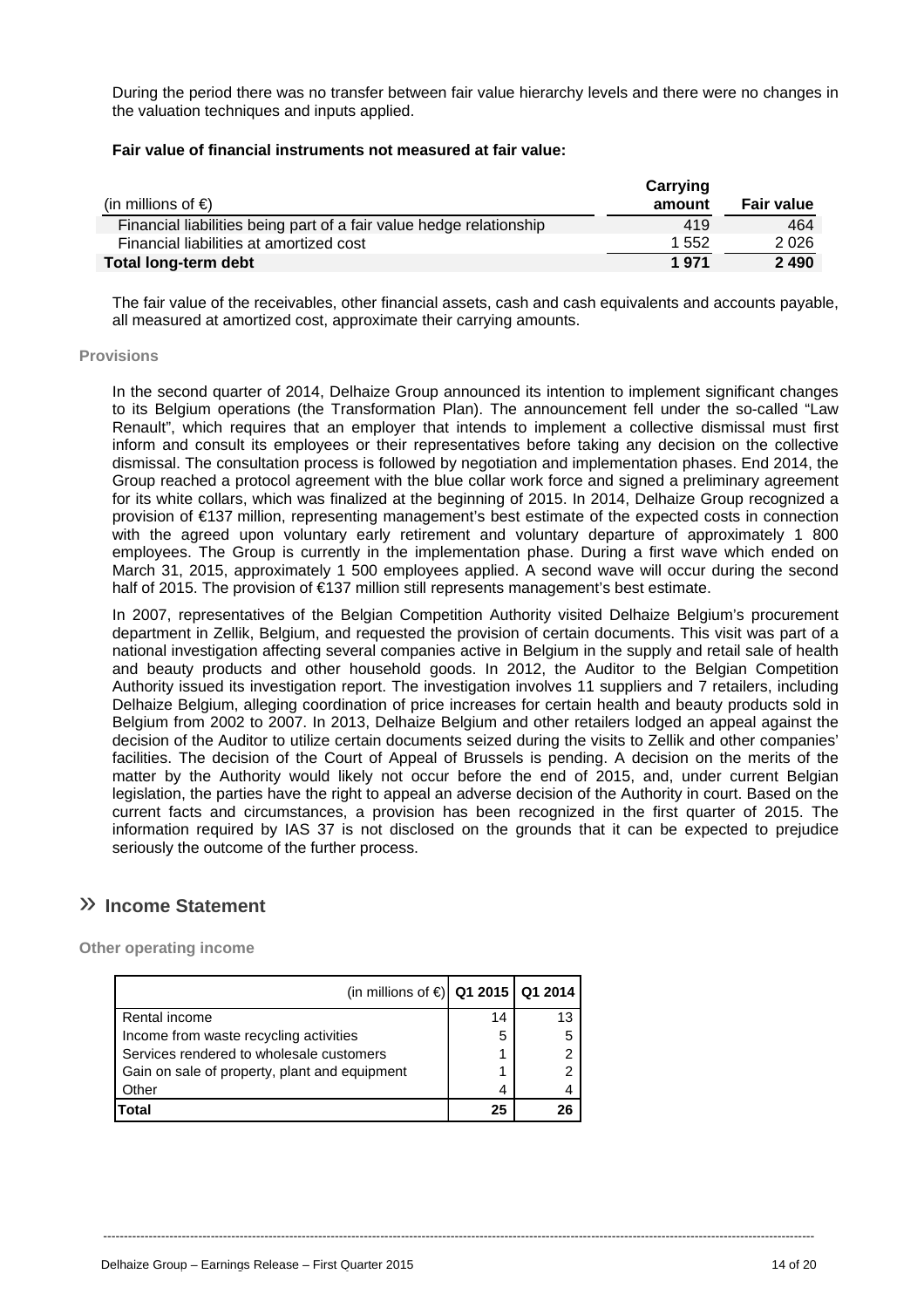| (in millions of €) Q1 2015   Q1 2014          |     |     |
|-----------------------------------------------|-----|-----|
| Store closing expenses                        | (2) |     |
| Impairment                                    | (7) |     |
| Loss on sale of property, plant and equipment | (2) | 2)  |
| Other                                         | 16) |     |
| Total                                         | 127 | (5) |

**Income taxes** 

During the first quarter of 2015, the effective tax rate (on continued operations) was 28.3%, compared to previous year's first quarter rate of 21.1%. The increase is primarily the result of tax leakage in internal dividend distributions.

# » **Contingencies, Commitments and Guarantees**

Following the closing of Delhaize Group's agreed sale of Sweetbay, Harveys and Reid's and Bottom Dollar Food, the Group will continue to provide guarantees for a number of existing operating or finance lease contracts, which extend through 2037. In the event of a future default of the buyer, Delhaize Group will be obligated to pay rent and otherwise perform the guaranteed leases. The future minimum lease payments over the non-cancellable lease term of the guaranteed leases, excluding other direct costs such as common area maintenance expenses and real estate taxes, amount to \$430 million (€400 million) as of March 31, 2015. Currently, the Group does not expect to be required to pay any amounts under these guarantees.

Except for changes mentioned in these interim financial statements, other contingencies are materially unchanged from those described in Note 34 on pages 151 and 152 of the 2014 Annual Report.

----------------------------------------------------------------------------------------------------------------------------------------------------------------------------

## » **Subsequent Events**

No significant events occurred after balance sheet date.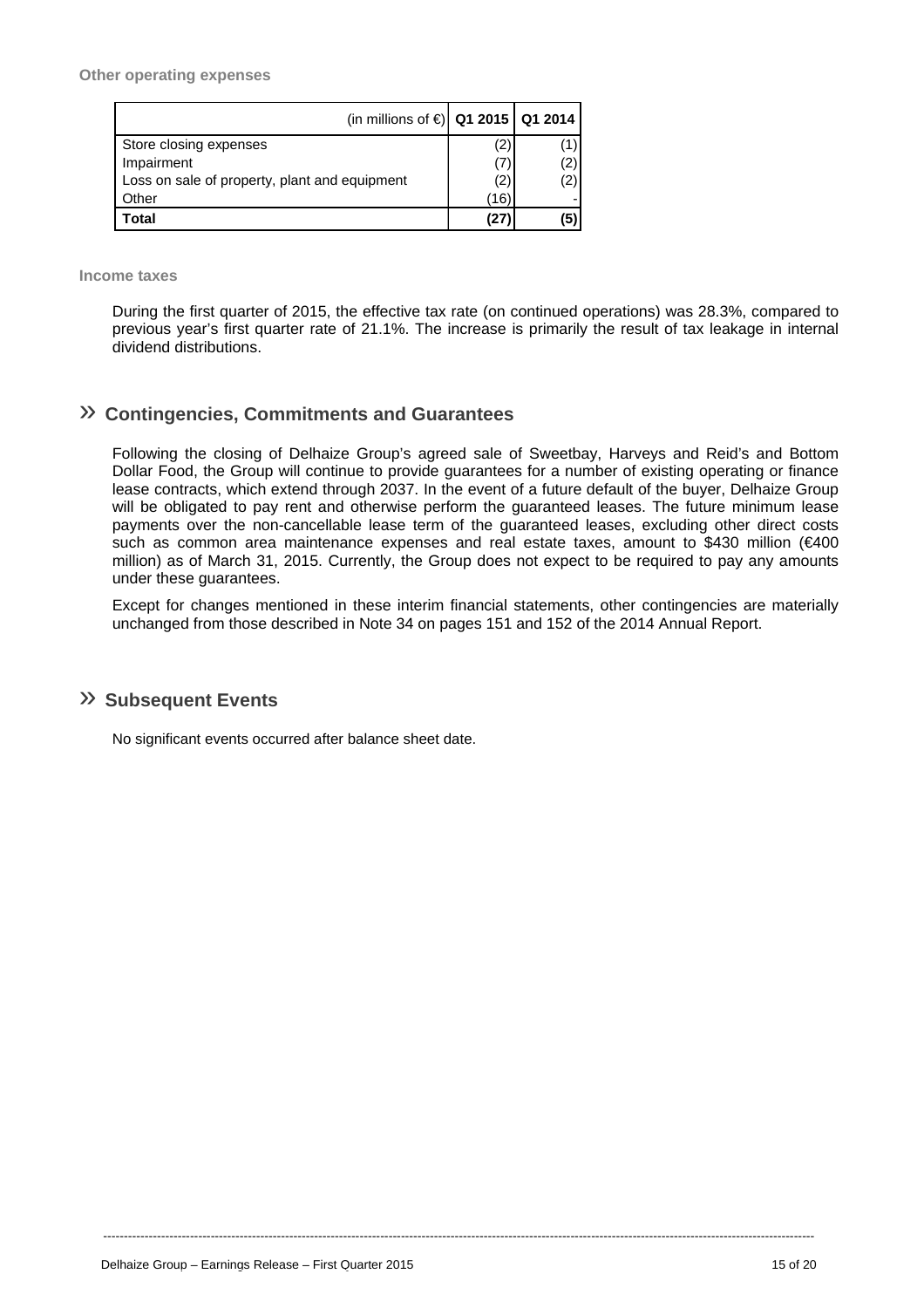# **OTHER FINANCIAL AND OPERATING INFORMATION (UNAUDITED)**

# **» Use of non-GAAP (Generally Accepted Accounting Principles) Financial Measures**

Delhaize Group uses certain non-GAAP measures in its financial communication. Delhaize Group does not consider these measures as alternative measures to net profit or other financial measures determined in accordance with IFRS. These measures as reported by Delhaize Group may differ from similarly titled measures used by other companies. We believe that these measures are important indicators of our business performance and are widely used by investors, analysts and other interested parties. In the press release, the non-GAAP measures are reconciled to financial measures prepared in accordance with IFRS.

### **» Number of Stores**

|                      | <b>End of 2014</b> | Change Q1 2015   End of Q1 2015 |         |
|----------------------|--------------------|---------------------------------|---------|
| <b>United States</b> | 1 3 6 1            | $-67$ <sup>(1)</sup>            | 1 2 9 4 |
| Belgium & Luxembourg | 880                | $-2$                            | 878     |
| Greece               | 308                | $+8$                            | 316     |
| Romania              | 410                | $+1$                            | 411     |
| Serbia               | 387                | $+1$                            | 388     |
| Indonesia            | 122                | +1                              | 123     |
| <b>Total</b>         | 3 4 6 8            | -58                             | 3410    |

(1) Evolution mainly explained by the 66 Bottom Dollar Food stores which were sold to ALDI Inc. in the first quarter of 2015.

### **» Organic Revenue Growth Reconciliation**

| (in millions of $\in$   Q1 2015   Q1 2014   % Change |         |         |          |
|------------------------------------------------------|---------|---------|----------|
| Revenues                                             | 5820    | 5 0 2 5 | $+15.8%$ |
| Effect of exchange rates                             | (683)   |         |          |
| Revenues at identical exchange rates                 | 5 1 3 7 | 5 0 2 5 | $+2.2%$  |
| Organic revenue growth                               | 5 1 3 7 | 5 0 2 5 | $+2.2%$  |

# **» Underlying operating profit**

Delhaize Group believes "underlying operating profit" is a measure that, for external users of the financial statements, offers a more detailed view than "operating profit" of the operating performance of the period for the Group as it adjusts for a number of elements that management considers as non-representative of underlying operating performance.

|                                             | Q1 2015       |               |                |            |           |              |
|---------------------------------------------|---------------|---------------|----------------|------------|-----------|--------------|
| (in millions)                               | United        | United        | <b>Belgium</b> | <b>SEE</b> |           | <b>TOTAL</b> |
|                                             | <b>States</b> | <b>States</b> |                |            | Corporate |              |
|                                             |               | €             | €              | €          | €         | €            |
| Operating Profit (as reported)              | 156I          | 138           | (4)            | 18         | (8)       | 144          |
| Add/(substract):                            |               |               |                |            |           |              |
| Store closing expenses (reversals)          |               |               |                |            |           |              |
| Reorganization expenses (reversals)         |               |               |                |            |           |              |
| Fixed assets impairment charges (reversals) |               |               |                |            |           |              |
| (Gains)/losses on disposal of fixed assets  |               |               |                |            |           |              |
| Other                                       |               |               | 16             |            |           | 16           |
| <b>Underlying Operating Profit</b>          | 165l          | 147           | 16             | 18         | (8)       | 173          |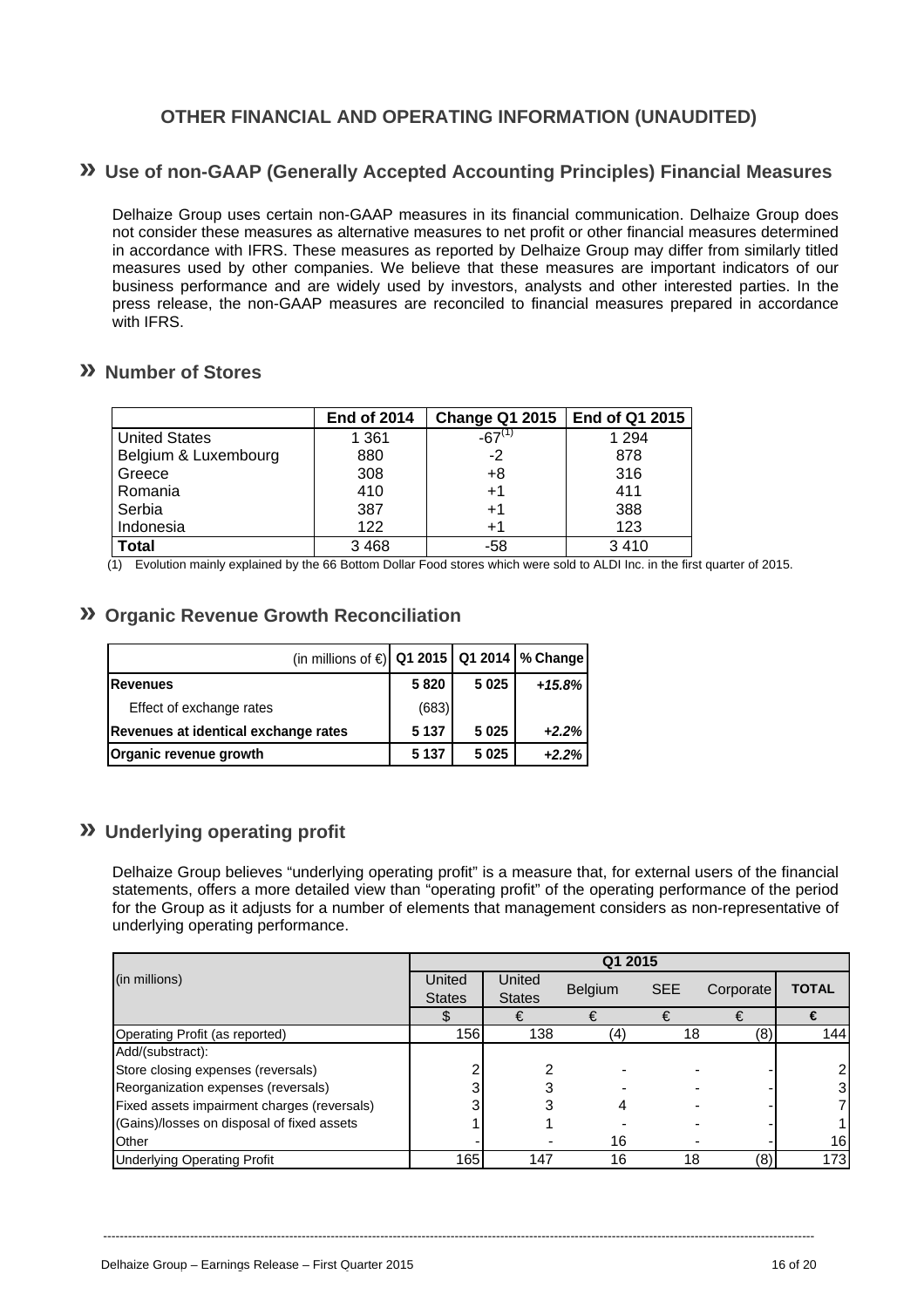|                                             | Q1 2014       |               |                   |            |           |                |  |
|---------------------------------------------|---------------|---------------|-------------------|------------|-----------|----------------|--|
| (in millions)                               | United        | United        | <b>Belgium</b>    | <b>SEE</b> | Corporate | <b>TOTAL</b>   |  |
|                                             | <b>States</b> | <b>States</b> |                   |            |           |                |  |
|                                             |               |               |                   |            |           |                |  |
| Operating Profit (as reported)              | 157           | 114           | 38                | 14         | (5)       | 161            |  |
| Add/(substract):                            |               |               |                   |            |           |                |  |
| Store closing expenses (reversals)          |               |               |                   |            |           |                |  |
| Fixed assets impairment charges (reversals) |               |               |                   |            |           | $\overline{2}$ |  |
| (Gains)/losses on disposal of fixed assets  |               |               | $\left( 1\right)$ |            |           |                |  |
| <b>I</b> Other                              |               |               |                   |            |           | 2              |  |
| <b>Underlying Operating Profit</b>          | 161           | 118           | 38                | 14         | (4)       | 166            |  |

# **» EBITDA Reconciliation**

| (in millions of $\epsilon$ )  | Q1 2015 | Q1 2014 |
|-------------------------------|---------|---------|
|                               |         |         |
| Operating profit              | 144     | 161     |
| Depreciation and amortization | 166     | 139     |
| Impairment                    |         |         |
| <b>EBITDA</b>                 | 317     | 302     |
|                               |         |         |
| (in millions of €)            | Q1 2015 | Q1 2014 |
|                               |         |         |

|                                    | ------ | - - - - - |
|------------------------------------|--------|-----------|
|                                    |        |           |
| <b>Underlying operating profit</b> | 173    | 166       |
| Depreciation and amortization      | 1661   | 139       |
| <b>Underlying EBITDA</b>           | 339    | 305       |

# **» Free Cash Flow Reconciliation**

| (in millions of €) Q1 2015   Q1 2014                                                |                 |       |
|-------------------------------------------------------------------------------------|-----------------|-------|
| Net cash provided (used in) by operating activities                                 | (25)            | 121   |
| Net cash used in investing activities                                               | (118)           | (102) |
| Net investment in debt securities, term deposits and derivative related collaterals | 50 <sub>1</sub> | 68    |
| Free cash flow                                                                      | (93)            | 87    |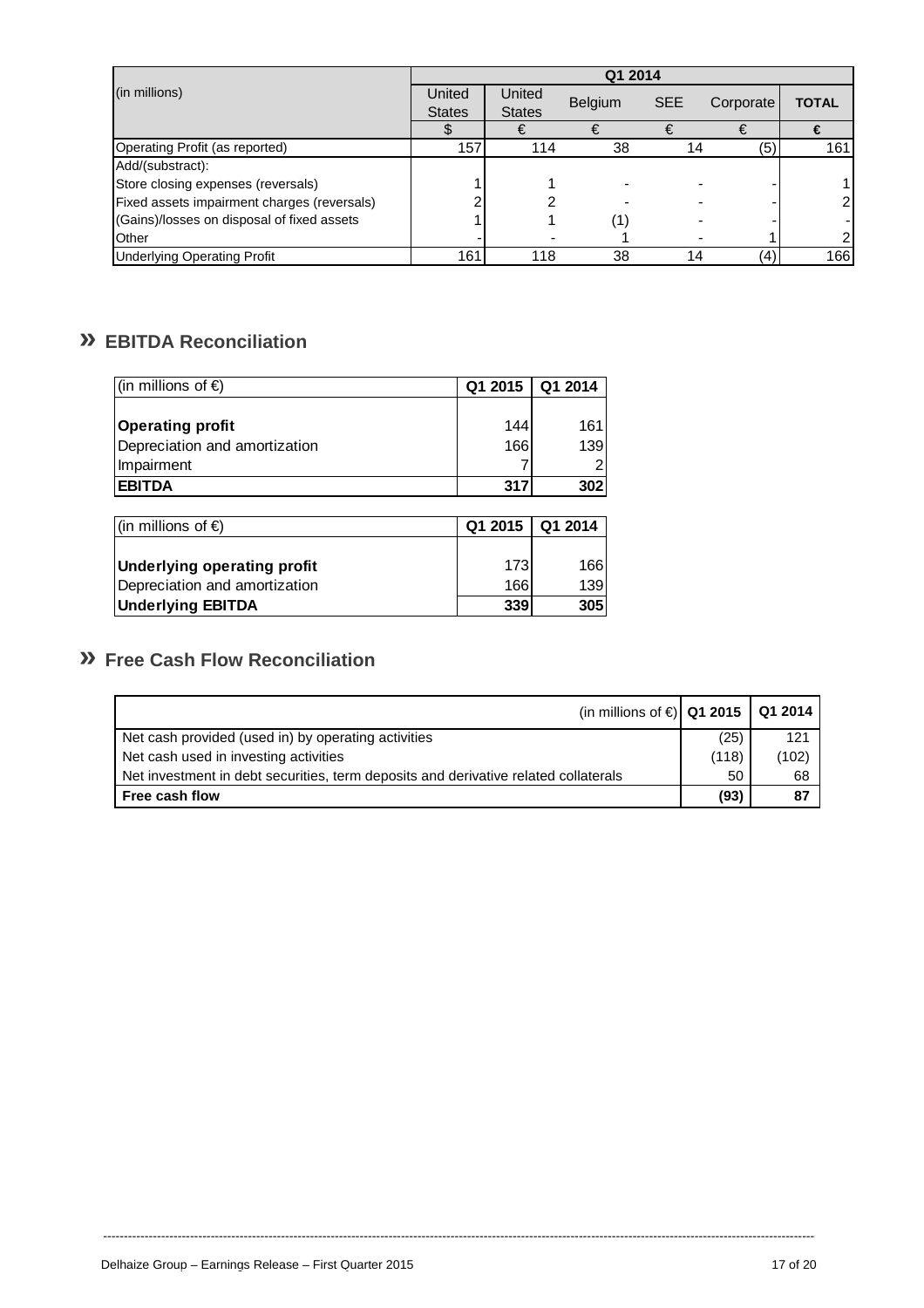# **» Net Debt Reconciliation**

| (in millions of $\epsilon$ , except net debt ratios) | <b>March 31, 2015</b> | December 31, 2014 | March 31, 2014 |
|------------------------------------------------------|-----------------------|-------------------|----------------|
| Non-current financial liabilities                    | 2486                  | 2676              | 2 5 0 6        |
| Current financial liabilities                        | 98                    | 70                | 283            |
| Derivative liabilities                               | 80                    | 26                | 9              |
| Derivative assets                                    | (11)                  | (11)              | (45)           |
| Investment in securities - non-current               | (9)                   | (8)               | (8)            |
| Investment in securities - current                   | (171)                 | (149)             | (127)          |
| Term deposits - current                              | (33)                  | (7)               | (80)           |
| Collaterals on derivative instruments                | (27)                  |                   |                |
| Cash and cash equivalents                            | (1 181)               | (1600)            | (1147)         |
| Net debt                                             | 1 2 3 2               | 997               | 1 3 9 1        |
| Net debt to equity ratio                             | 20.4%                 | <b>18.3%</b>      | 27.0%          |
| EBITDA (last 12 months)                              | 1 1 8 1               | 1 1 6 6           | 1 293          |
| Net debt to EBITDA ratio                             | 104.3%                | 85.4%             | 107.6%         |

# **» Identical Exchange Rates Reconciliation**

| (in millions of $\epsilon$ , except per share amounts) | Q1 2015            |                                    | Q1 2014               |                 | 2015/2014          |                       |
|--------------------------------------------------------|--------------------|------------------------------------|-----------------------|-----------------|--------------------|-----------------------|
|                                                        | At Actual<br>Rates | Impact of<br><b>Exchange Rates</b> | At Identical<br>Rates | At Actual Rates | At Actual<br>Rates | At Identical<br>Rates |
| Revenues                                               | 5820               | (683)                              | 5 1 3 7               | 5025            | $+15.8%$           | $+2.2%$               |
| <b>Operating profit</b>                                | 144                | (24)                               | 120                   | 161             | $-10.4%$           | $-25.7%$              |
| Net profit from continuing operations                  | 36                 | (14)                               | 22                    | 93              | $-61.5%$           | $-75.8%$              |
| <b>Basic EPS from continuing operations</b>            | 0.35               | (0.13)                             | 0.22                  | 0.92            | $-61.9%$           | -76.0%                |
| Group share in net profit                              | 28                 | (12)                               | 16                    | 80              | $-64.9%$           | $-79.8%$              |
| Basic EPS from Group share in net profit               | 0.27               | (0.11)                             | 0.16                  | 0.79            | $-65.2%$           | -79.9%l               |
| <b>Free cash flow</b>                                  | (93)               | (24)                               | (117)                 | 87              | N/A                | N/A                   |
| (in millions of $\epsilon$ )                           | March 31, 2015     |                                    | December 31, 2014     |                 | Change             |                       |
| Net debt                                               | 232                | 8                                  | 1 240                 | 997             | $+23.7%$           | $+24.5%$              |

# **CERTIFICATION OF RESPONSIBLE PERSONS**

The undersigned Frans Muller, President and Chief Executive Officer of Delhaize Group, and Pierre Bouchut, Chief Financial Officer of Delhaize Group, confirm that to the best of their knowledge:

a) these interim condensed consolidated financial statements for the three-month period ending March 31, 2015 are prepared in accordance with IFRS (International Financial Reporting Standards) and give, in all material respects, a true and fair view of the consolidated financial position and consolidated results of Delhaize Group; b) the interim financial report gives, in all material respects, a true and fair view of all important events and significant transactions with related parties that have occurred in the first three months of the financial year 2015 and their effects on the summary financial statements, as well as an overview of the most significant risks and uncertainties with which we are confronted.

----------------------------------------------------------------------------------------------------------------------------------------------------------------------------

Brussels, April 28, 2015

Frans Muller Pierre Bouchut

Executive Vice President and CFO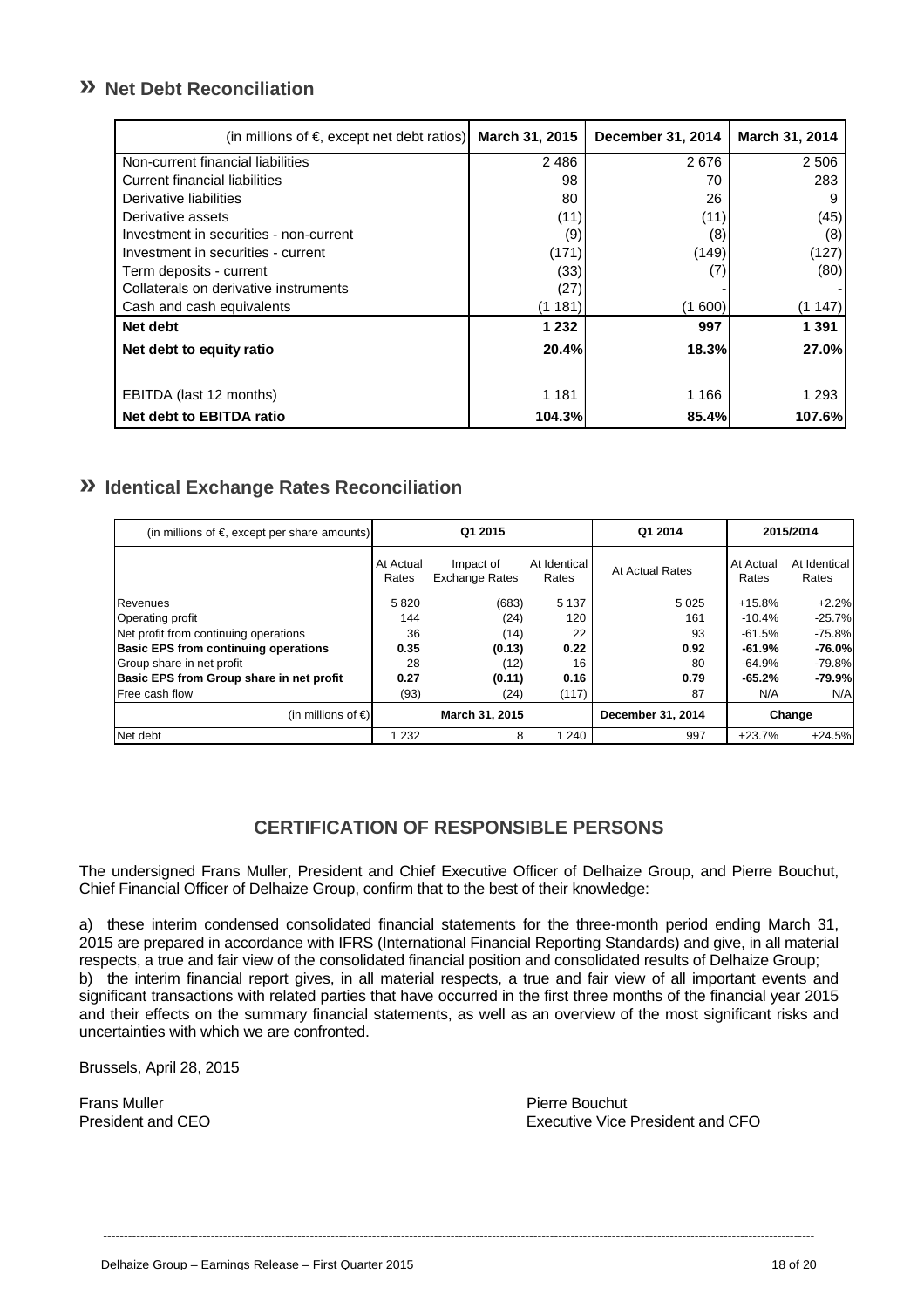### **REPORT OF THE STATUTORY AUDITOR**

We have reviewed the consolidated interim financial information of Delhaize Brothers and Co "The Lion" (Delhaize Group) SA ("the company") and its subsidiaries (jointly "the group"), prepared in accordance with International Financial Reporting Standard IAS 34 – Interim Financial Reporting as adopted by the European Union.

The consolidated condensed statement of financial position shows total assets of €12.520 million and the consolidated condensed income statement shows a consolidated profit (group share) for the year then ended of €28 million.

The board of directors of the company is responsible for the preparation and fair presentation of the consolidated interim financial information in accordance with IAS 34 – Interim Financial Reporting as adopted by the European Union. Our responsibility is to express a conclusion on this consolidated interim financial information based on our review.

We conducted our review of the consolidated interim financial information in accordance with International Standard on Review Engagements (ISRE) 2410 – Review of interim financial information performed by the independent auditor of the entity. A review of interim financial information consists of making inquiries, primarily of persons responsible for financial and accounting matters, and applying analytical and other review procedures. A review is substantially less in scope than an audit performed in accordance with the International Standards on Auditing (ISA) and consequently does not enable us to obtain assurance that we would become aware of all significant matters that might be identified in an audit. Accordingly, we do not express an audit opinion on the consolidated interim financial information.

Based on our review, nothing has come to our attention that causes us to believe that the consolidated interim financial information of Delhaize Brothers and Co "The Lion" (Delhaize Group) SA for the three-month period ended 31 March 2015 has not been prepared, in all material respects, in accordance with IAS 34 – Interim Financial Reporting as adopted by the European Union.

### **RISKS**

In accordance with the Belgian Royal Decree of November 14, 2007, Delhaize Group states that the other fundamental risks confronting the Company are unchanged from those described on the pages 64 through 69 of the 2014 Annual Report. To the best of our knowledge as of April 28, 2015, there are no other fundamental risks confronting the Company and influencing the remaining months of the financial year 2015. On a regular basis, the Board of Directors and Company management evaluate the business risks that confront Delhaize Group.

### **DEFINITIONS**

- American Depositary Share (ADS): An American Depositary Share represents ownership in the common share of a non-U.S. corporation. The underlying common shares are held by a U.S. bank, as depositary agent. The holder of an ADS benefits from dividend and voting rights pertaining to the underlying common share through the bank that issued the ADS. Four Delhaize ADSs represent one share of Delhaize Group common stock and are traded on the New York Stock Exchange.
- Basic earnings per share: profit or loss attributable to ordinary equity holders of the parent entity divided by the weighted average number of ordinary shares outstanding during the period. Basic earnings per share are calculated on profit from continuing operations less non-controlling interests attributable to continuing operations, and on the group share in net profit.
- Comparable store sales: sales from the same stores, including relocations and expansions, and adjusted for calendar effects.
- Diluted earnings per share: is calculated by adjusting the profit or loss attributable to ordinary equity shareholders and the weighted average number of shares outstanding for the effects of all dilutive potential ordinary shares, including those related to convertible instruments, options or warrants or shares issued upon the satisfaction of specified conditions.
- EBITDA: operating profit plus depreciation, amortization and impairment.
- Free cash flow: cash flow before financing activities, investment in/sale and maturity of debt securities, term deposits and derivative related collaterals.
- Net debt: non-current financial liabilities, plus current financial liabilities and derivatives liabilities, minus derivative assets, investments in securities, term deposits, derivative related collaterals, and cash and cash equivalents.
- Net financial expenses: finance costs less income from investments.